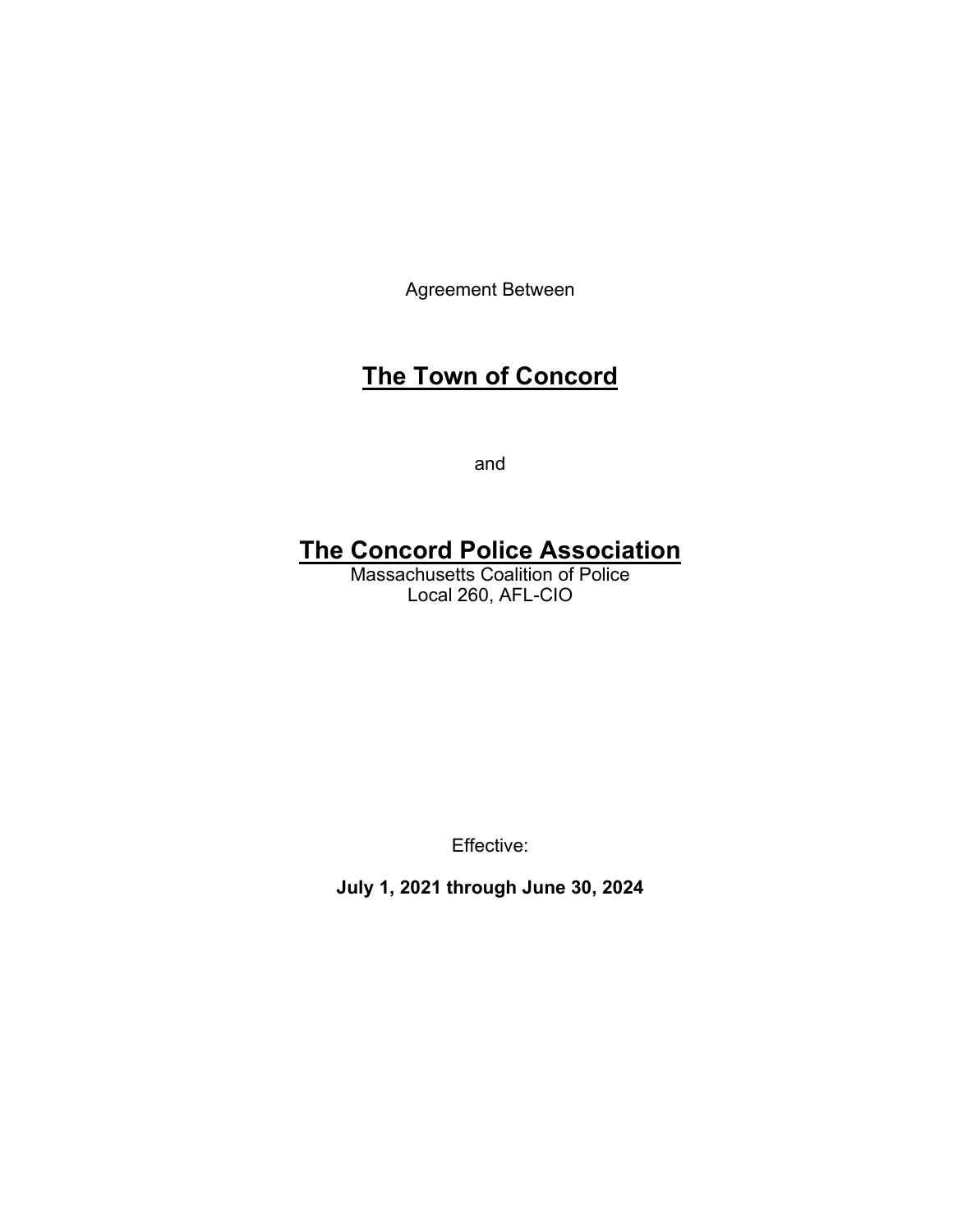### TABLE OF CONTENTS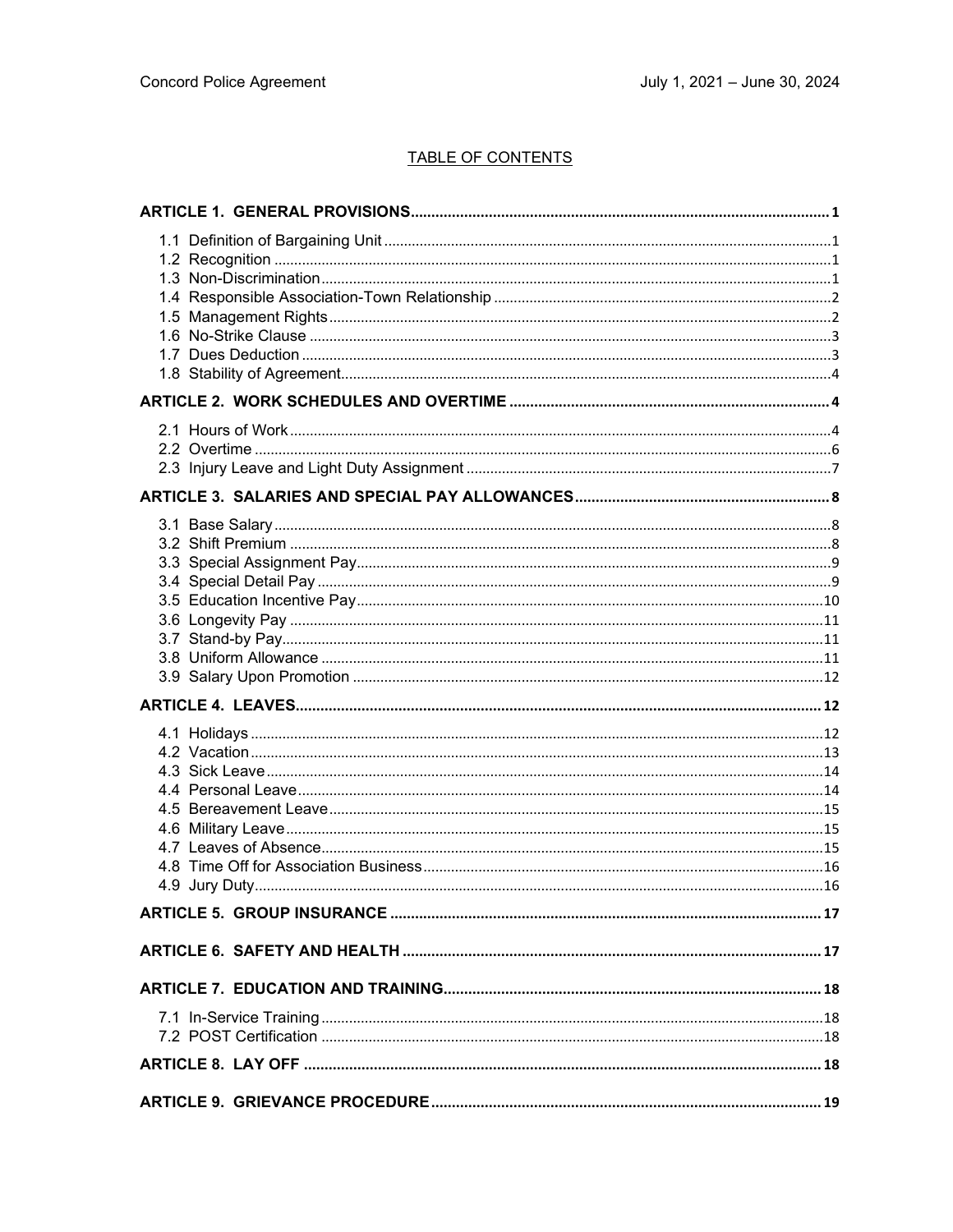| APPENDIX A PAYROLL DEDUCTION AUTHORIZATION - INITIATION FEE & DUES 25 |  |
|-----------------------------------------------------------------------|--|
|                                                                       |  |
|                                                                       |  |
|                                                                       |  |
|                                                                       |  |
|                                                                       |  |
|                                                                       |  |
| APPENDIX C PAYROLL DEDUCTION AUTHORIZATION - UNACCRUED VACATION 29    |  |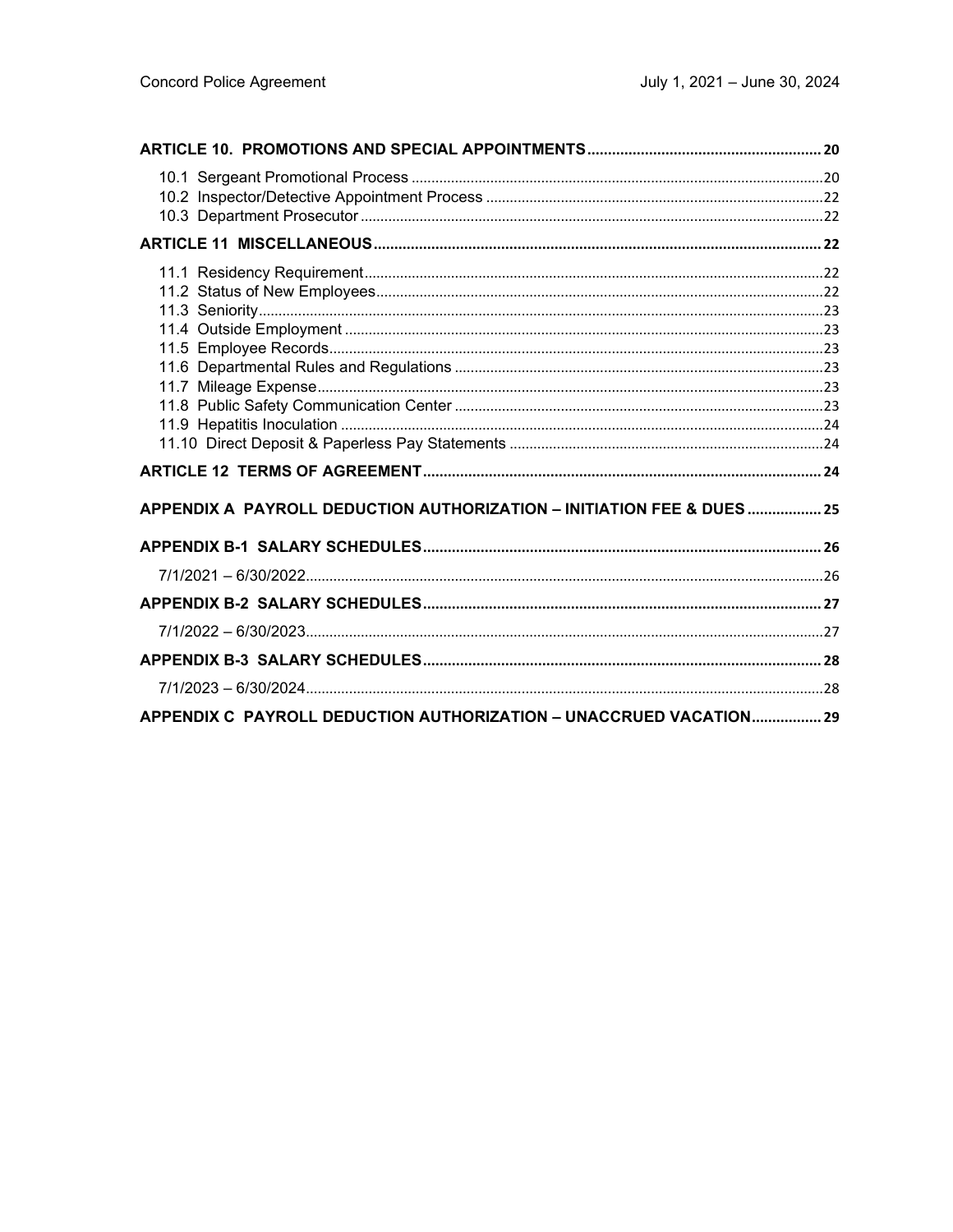#### **AGREEMENT** between **The Town of Concord** and **The Concord Police Association**

This agreement is made by and between the Town of Concord, a municipal corporation located in Middlesex County, Massachusetts (herein called the "Town") and the Concord Police Association, (herein called the "Association").

WHEREAS, the Town and the Association have engaged in collective bargaining negotiations with respect to wages, hours, and other conditions of employment,

NOW THEREFORE, the Town and the Association agree as follows:

#### ARTICLE 1. **GENERAL PROVISIONS**

#### **1.1 Definition of Bargaining Unit**

The term "employee" as used in the Agreement means all regular full-time employees of the Town Police Department in the rank of patrol officer and sergeant, and does not include part-time employees, office or clerical employees, parking officers, dispatchers, auxiliaries, special officers, police cadets, maintenance personnel, school crossing guards, police officers above the rank of sergeant, any other employees of the Town, or managerial or confidential employees within the meaning of Chapter 150E of the General Laws.

#### **1.2 Recognition**

The Town recognizes the Association as the exclusive collective bargaining representative for all employees in the bargaining unit as defined in Article I, and in accordance with the certification by the Labor Relations Commission.

#### **1.3 Non-Discrimination**

- 1. Neither the Town nor the Association shall discriminate against any employee because of such employee's race, color, religion, sex, age as defined by law, sexual orientation as defined by law, national origin, handicap, veteran status or genetic information.
- 2. It is mutually agreed that neither party shall interfere with, restrain, coerce, or otherwise discriminate against any employee in their right to join or assist, or refrain from joining or assisting, any labor organization.
- 3. Neither the Town nor the Association shall interfere with, restrain, coerce, intimidate, or discriminate against any employee because of membership or lawful activity in forwarding the interests or purposes of the Association, or non-membership or non-participation in such activity.
- 4 Complaints alleging discrimination against an employee because of race, color, religion, sex, age, sexual orientation, national origin, or handicap will be subject to the Grievance Procedure of this Agreement.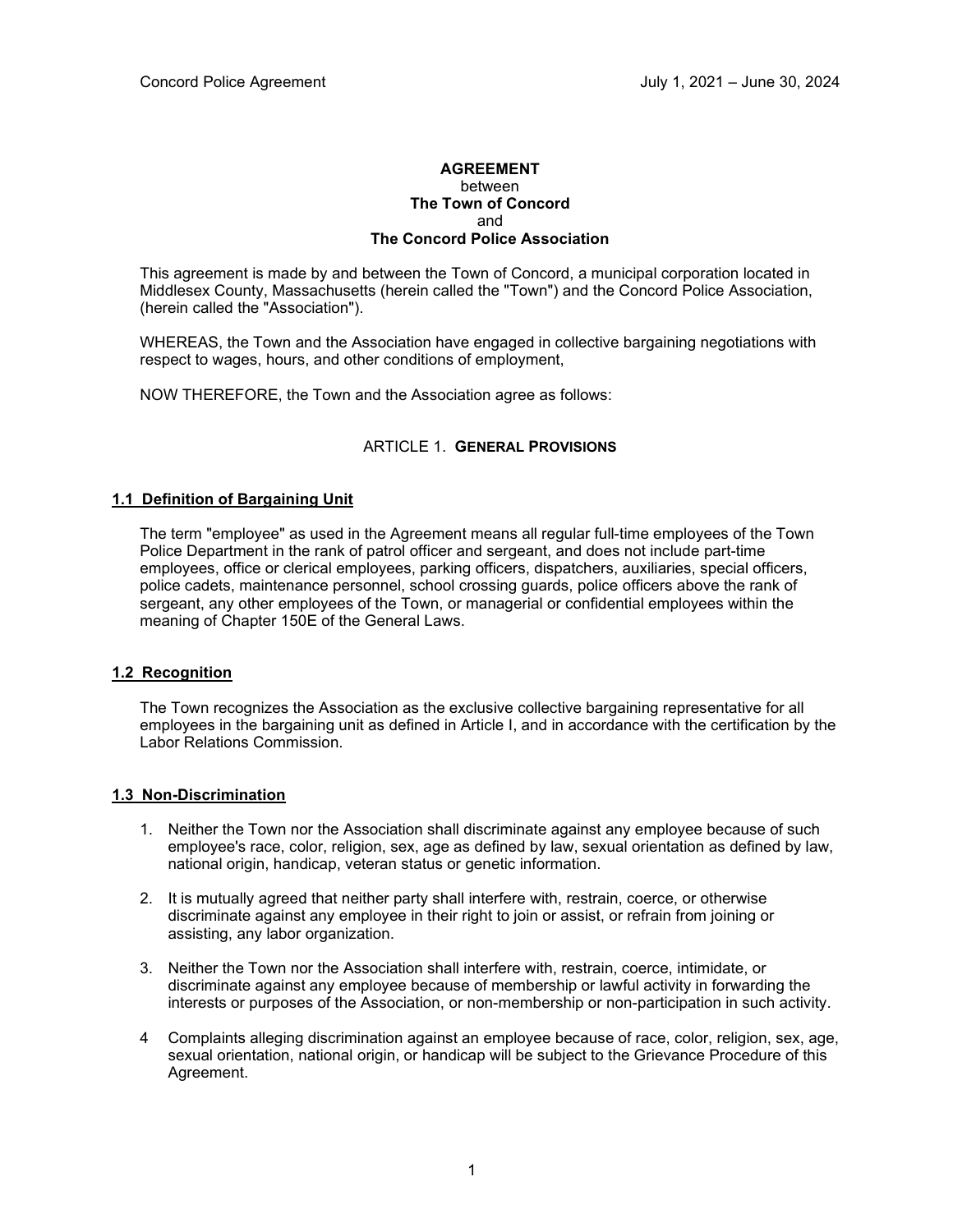#### **1.4 Responsible Association-Town Relationship**

The Town and the Association recognize that it is in the best interests of both parties, the employees and the public, that all dealings between them continue to be characterized by mutual responsibility and respect. To insure that this relationship continues and improves, the Town and the Association and their respective representatives at all levels will apply the terms of this contract fairly in accord with its intent and meaning and consistent with the Association's status as exclusive bargaining representative of all employees covered by this contract. Each party shall bring to the attention of all employees covered by this Agreement, including new hires, their purpose to conduct themselves in a spirit of responsibility and respect, as well as the measures they have agreed upon to insure adherence to this purpose.

#### **1.5 Management Rights**

- 1. The Town is a public body established under, and with the powers provided by the General Laws of the Commonwealth of Massachusetts. Nothing in the Agreement shall derogate from the powers and responsibilities of the Town under the laws or rules and regulations of the Commonwealth. The Town, its Select Board, Town Manager, and Chief of Police, reserve and retain those rights, powers and duties it now has or will have granted or conferred upon it by the General Laws of the Commonwealth. Except as specifically abridged or modified by an express term of this Agreement, the exercise of the aforesaid Town's rights shall be final and binding.
- 2. Subject to this Agreement and applicable law, the Association agrees that the Town has complete authority over policies and administration for all departments of the Town. Nothing in this Agreement shall limit the Employer in the exercise of its function of management and in the direction and supervision of the Employer's business, except where any such rights are specifically modified or abridged by the terms of this Agreement. The Employer shall continue to take any action it deems appropriate in the management of said department, including, but not necessarily limited to, the right:
	- to direct and organize employees, and determine the mission, budget, and policy of the Police Department;
	- to determine policy and qualifications affecting the hiring of personnel;
	- to promote, transfer and assign employees (to determine how work will be done and by whom);
	- to determine policy affecting discipline, and to suspend, demote, discharge, or take other disciplinary action against an employee for just cause;
	- to relieve or lay off employees from duties due to lack of work, funds, or other legitimate reasons;
	- to lay off employees due to lack of work, funds or other legitimate reasons;
	- to maintain the efficiency of operations entrusted to the Department, by establishing reasonable rules, regulations, policies and procedures;
	- to determine the method, means, technology, number of jobs, and personnel by which such operations are to be conducted, including the contracting out of services;
	- to determine the standards of proficiency in required skills;
	- to establish new jobs;
	- to require and assign overtime;
	- to establish the personnel make-up of squads within the constraints of the shift-bid process;
	- to take necessary actions in the event of an emergency notwithstanding any contrary provision of the Agreement.
- 3. The Town reserves the right to decide whether, and when and how to exercise its prerogatives, including those not specifically enumerated in this Agreement. Accordingly, the failure to exercise any right shall not be deemed a waiver of that right.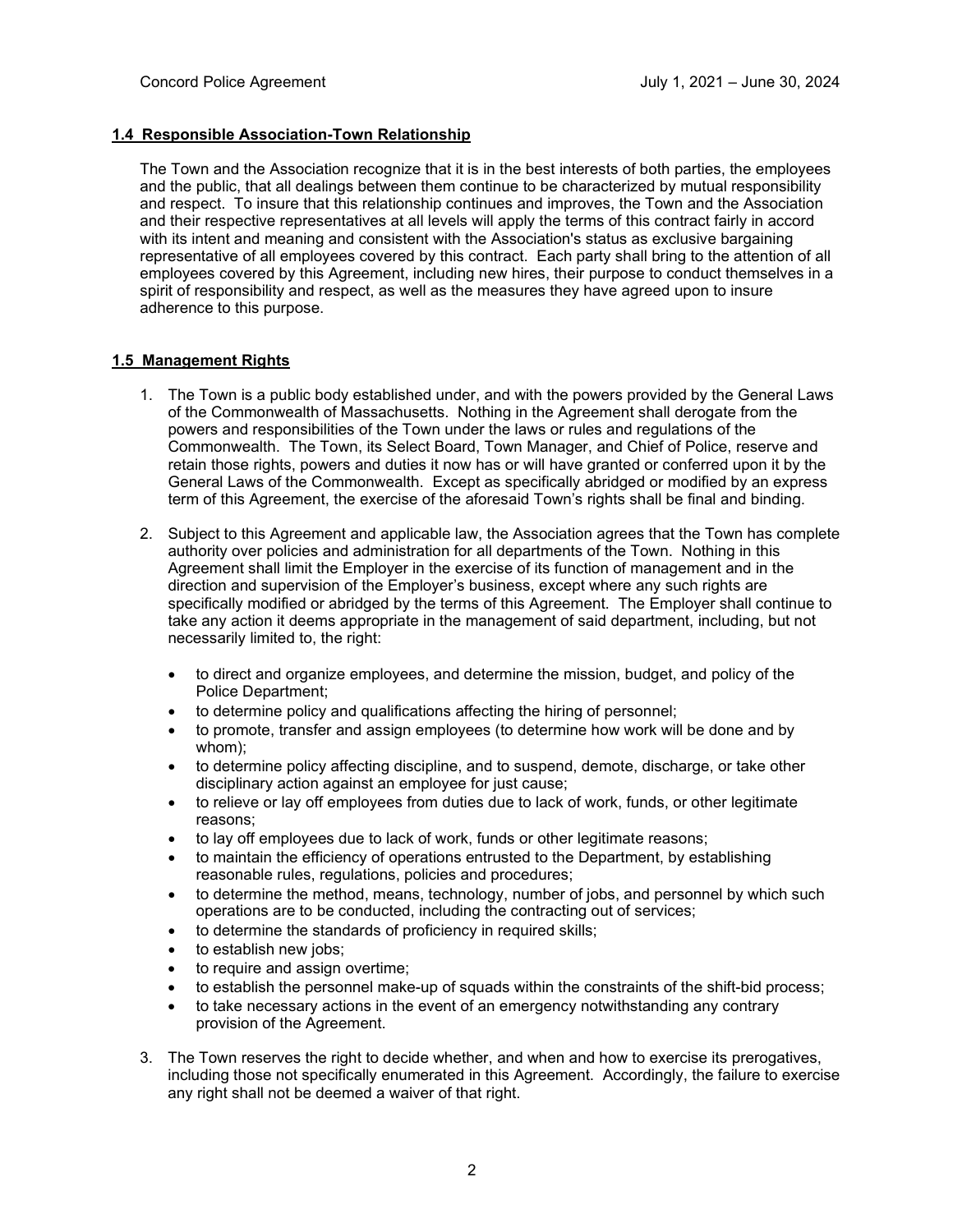- 4. The parties agree that in making a proposal during collective bargaining, which is subsequently dropped from consideration, there shall be no expectation concerning the discarded proposal from either party.
- 5. The parties agree that each side had a full opportunity during the course of negotiations to bargain over any and all mandatory bargaining subjects, whether or not included in this Agreement. Accordingly, as to any such matter over which the contract is silent, the Town retains the right to make changes, but only after providing notice to the Union and the opportunity to bargain to agreement or impasse.

It is understood and agreed by the parties hereto that this contract does not purport to spell out the job responsibilities and obligations of the employees covered by this contract, that said responsibilities and obligations are to be determined by the Town except insofar as they may be specifically described herein, and that the failure or omission of the parties to outline or delineate in this contract responsibilities and obligations of employees is not to be relied upon by the latter as evidence of the fact that such obligations or responsibilities do not exist.

#### **1.6 No-Strike Clause**

- 1. It shall be unlawful for any employee or Association Officer to engage in, induce, or encourage any strike, work stoppage, slowdown, sick-out, sympathy strikes, or other withholding of services from the Town, including so-called work-to-rule, refusal to perform in whole or in part the duties of employment, however established, and withholding of overtime services.
- 2. The Town agrees that during the life of this Agreement, it will not lock out any employees covered by this Agreement.
- 3. Should any employee or group of employees covered by this Agreement engage in any strike, work stoppage, slowdown, or withholding of services, the Association shall take all reasonable means to induce the employee(s) to return to work.
- 4. Employees who participate in the activity or activities set out in Sections 1 and 3 herein may be disciplined or discharged as the Town, acting in its judgment, deems proper, provided, however, that an issue of fact as to whether an individual has engaged in such activity may be the subject of the grievance-arbitration procedures set out herein.
- 5. The Town and Association are authorized to seek injunctive relief in a court of proper jurisdiction to enforce the no-strike and no-lockout provisions of this section.
- 6. The Association agrees to disavow any activity prohibited by this Article.

#### **1.7 Dues Deduction**

- 1. Subject to applicable law as set forth in the General Laws of the Commonwealth of Massachusetts, Chapter 180, Section 17A, the Town shall deduct Association dues (as certified by the Association to the Town in writing) for each of its employees within the unit covered by this Agreement who, individually, in writing on the form set forth in Appendix A of this Agreement, authorizes such deductions. Dues shall be deducted weekly.
- 2. By the tenth (10th) day of the succeeding month, the Town shall remit such deductions to the Treasurer of the Association together with a list of employees who have had said dues deducted.
- 3. The Association shall indemnify and save the Employer harmless against any claim, demand, suit, or other form of liability that may arise out of, or by reason of, action taken by the Employer for the purpose of complying with this Article, or in reliance on any assignment furnished by the Employer.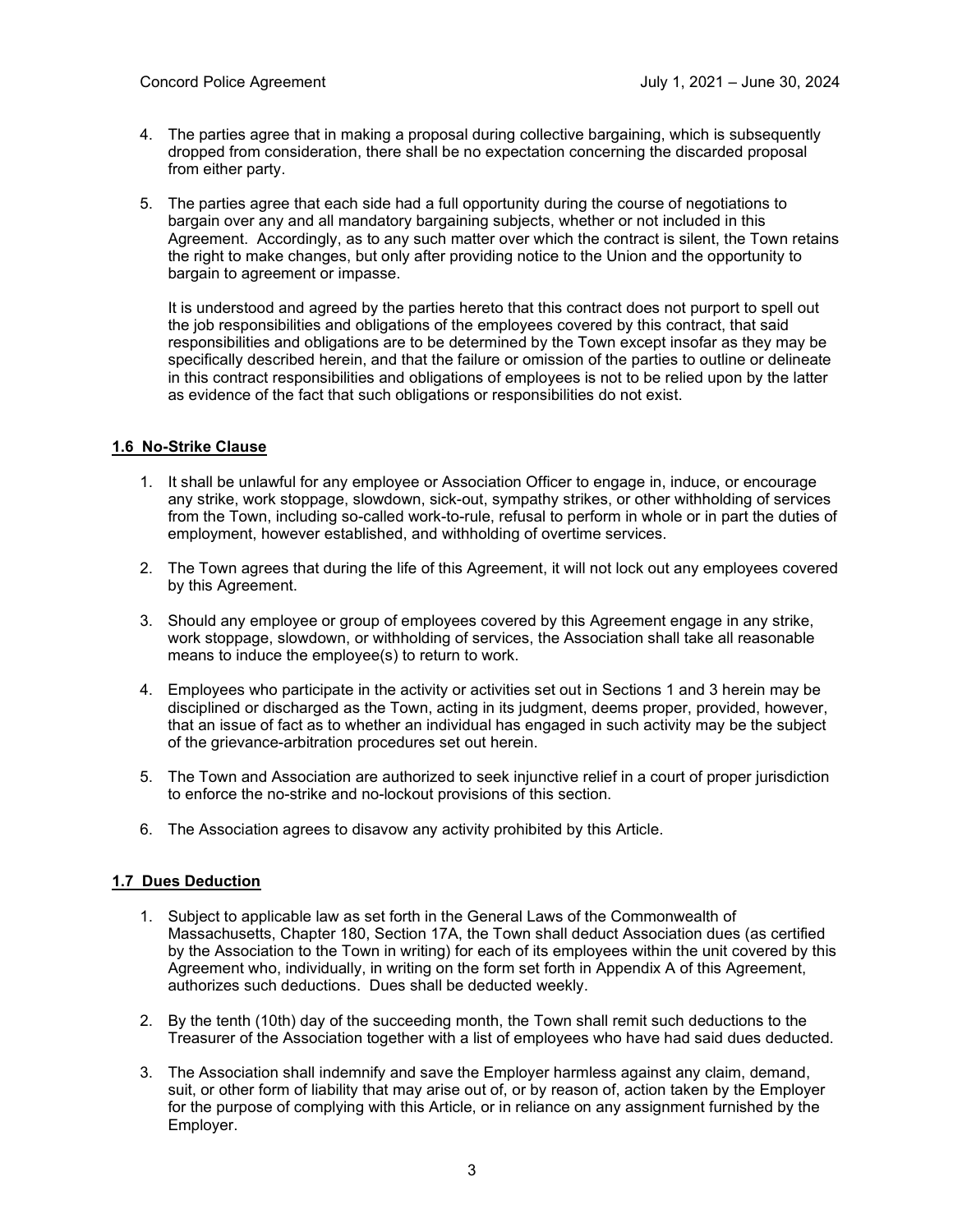- 4. Reserved for future use.
- 5. The Employer will incur no liability for loss of dues money after the Association representative receives said money from the Town Treasurer.

#### **1.8 Stability of Agreement**

- 1. The failure of the Town or the Association to insist, in any one or more incidents, upon performance of any of the terms or conditions of this Agreement shall not be considered as a waiver or relinquishment of the rights of the Town or of the Association to future performance of any such term or condition, and the obligations of the Association or of the Town to such future performance shall continue in full force and effect.
- 2. The provisions of this Agreement supersede any conflicting or inconsistent personnel rule, regulation, or other policy promulgated by the Department or Town. In the event any mandatory statute(s) relating to members of the Police Department provides or sets forth benefits or terms in excess of or more advantageous to the employees than the benefits or terms of the Agreement, the provisions of such statue(s), to the extent not forbidden by law, shall prevail. In the event this Agreement provides or sets forth benefits or terms in excess of or more advantageous to the employees than those provided or set forth in any such statute(s), the provision of this Agreement shall prevail to the extent permitted by law.
- 3. In the event any Federal or State Law conflicts with the provisions of this Agreement, the provision or provisions so affected shall no longer be operative or binding upon the parties, but the remaining portion of the Agreement shall continue in full force and effect.
- 4. Any provisions of this Agreement may be amended, modified, or supplemented at any time by mutual consent provisions of this Agreement. In the absence of such mutual consent, the parties agree that this contract represents the full agreement of the parties on all matters which were negotiated or which could have been subjects of negotiation.

No such amendment shall bind the parties hereto unless made and executed in writing by the parties hereto.

#### ARTICLE 2. **WORK SCHEDULES AND OVERTIME**

#### **2.1 Hours of Work**

- 1. The hours of work for employees shall consist of a schedule commonly known as the "four and two" work week, which provides for four (4) consecutive tours of duty followed by two (2) tours of duty off. Each duty tour shall consist of eight and one half (8 1/2) hours. Over a six (6) week cycle, the average work week will be forty (40) hours, with four (4) calendar weeks of forty two and one half (42 1/2) hours and two (2) calendar weeks of thirty-four (34) hours.
- 2. Certain personnel, primarily in the Investigative Division and special assignments, will work a five (5) day week, eight (8) hours a day as scheduled by the Chief. Included in these personnel will be the Safety Officer, Prosecuting Officer, the Meter Officer and/or other special assignments.
- 3. Work Schedule:
	- a. A schedule shall be posted designating the shift assignments for each employee within the bargaining unit. Said posting shall be at least four (4) weeks in advance of the actual work assignments, unless emergency situations require the Chief to change the schedule. In such cases as much advance notice as possible will be given the officers affected.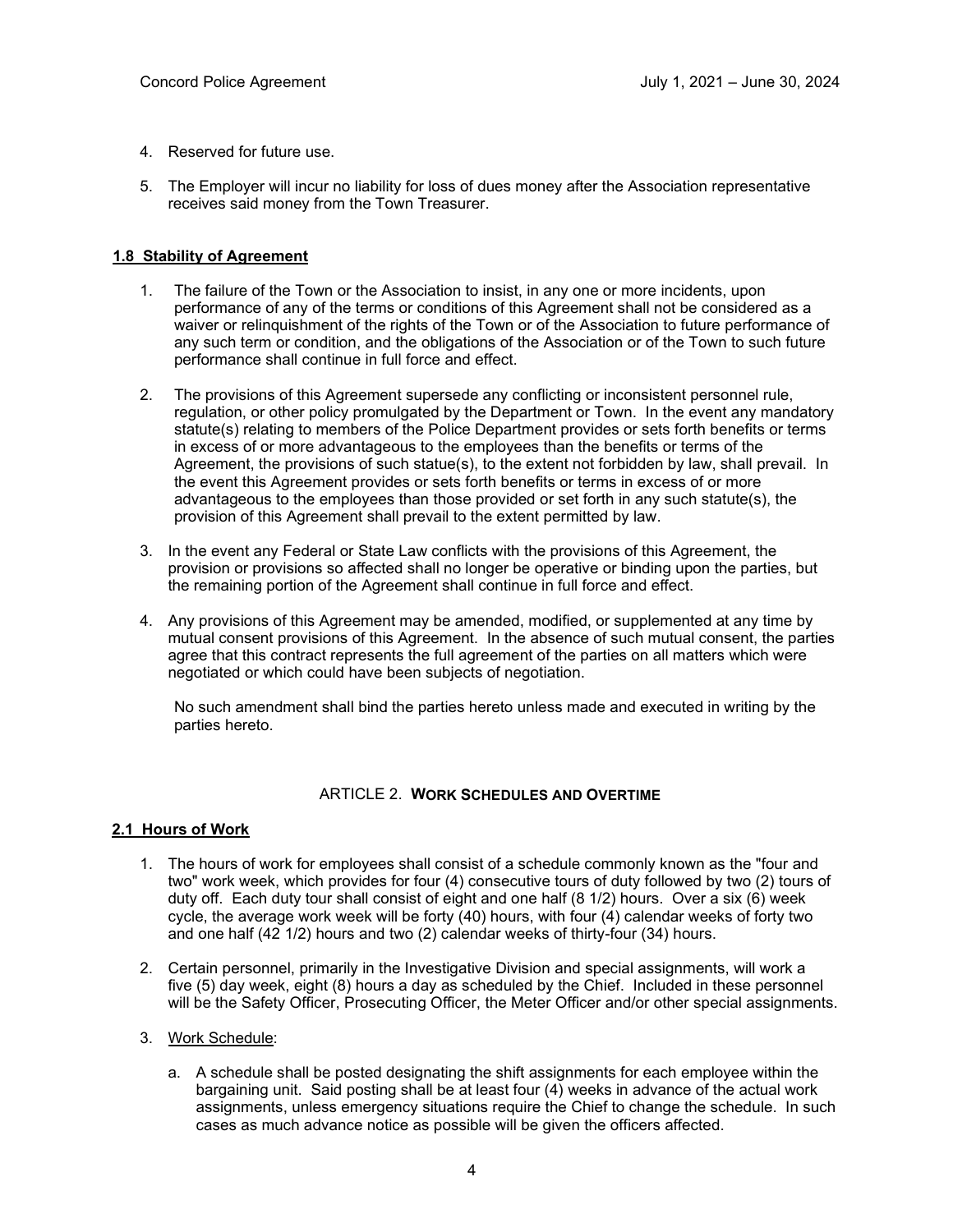b. Hours of work constituting a regular schedule shall consist of the following shifts:

| 1. | 11:30 p.m.  | to | 8:00 a.m.    |
|----|-------------|----|--------------|
| 2. | $7:30$ a.m. | to | 4:00 p.m.    |
| 3. | 3:30 p.m.   | to | $12:00$ a.m. |

- c. The Chief, with sufficient reason, may change these hours within the framework of the average forty (40) hour week, provided the Chief discusses such change with the Association before it is put into effect.
- d. Hours of work for personnel in the Investigative Division and/or other special assignments will be scheduled by the Chief of Police.
- 4. Shift Assignments Patrol Division:
	- a. Uniformed officers assigned to the 7:30 a.m. to 4:00 p.m. shift shall work four (4) consecutive days followed by two (2) days off.
	- b. All other uniformed officers shall work one of the following schedules:
		- 1. Two (2) consecutive 3:30 p.m. to 12:00 a.m. shifts followed by the next two (2) consecutive 7:30 a.m. to 4:00 p.m. shifts.
		- 2. Two (2) consecutive 11:30 p.m. to 8:00 a.m. shifts followed by the next two (2) consecutive 3:30 p.m. to 12:00 a.m. shifts.
	- c. All uniformed Sergeants shall work one of the following schedules:
		- 1. (1) One uniformed Sergeant assigned to work four (4) consecutive 11:30 p.m. to 8:00 a.m. shifts followed by two (2) days off.
		- 2. (1) One uniformed Sergeant assigned to work two (2) consecutive 11:30 p.m. to 8:00 a.m. shifts followed by the next two (2) consecutive 3:30 p.m. to 12:00 a.m. shifts followed by two (2) days off.
	- d. All other uniformed Sergeants shall work a schedule consisting of two (2) consecutive 3:30 p.m. to 12:00 a.m. shifts followed by the next two (2) consecutive 7:30 a.m. to 4:00 p.m. shifts followed by two (2) days off.
		- 1. These assignments will be for one (1) calendar year, and such assignments shall be bid for in accordance with paragraph 4.g of this Article.
	- e. Officers and Sergeants shall bid annually on shift preference effective January 1. When shift changes take place at the option of the employee, the Town will not be responsible for loss of days off. When the Town requires a shift change, the Town will compensate the employee for any lost days off.
	- f. One (1) uniformed officer assigned to the 11:30 p.m. to 8:00 a.m. shift may be scheduled to work four (4) consecutive days followed by two (2) days off on a permanent basis, subject to paragraph 4.e.
	- g. Shifts and assignments will be posted in the station for at least seven (7) calendar days. Such assignments will be bid by seniority, as these assignments become available. The Chief may, for sufficient reason, refuse a requested assignment, or give a temporary assignment for a period not to exceed 90 calendar days in a twelve (12) month period. Reassignments that are made for training purposes are excluded from the ninety-day reassignment limit.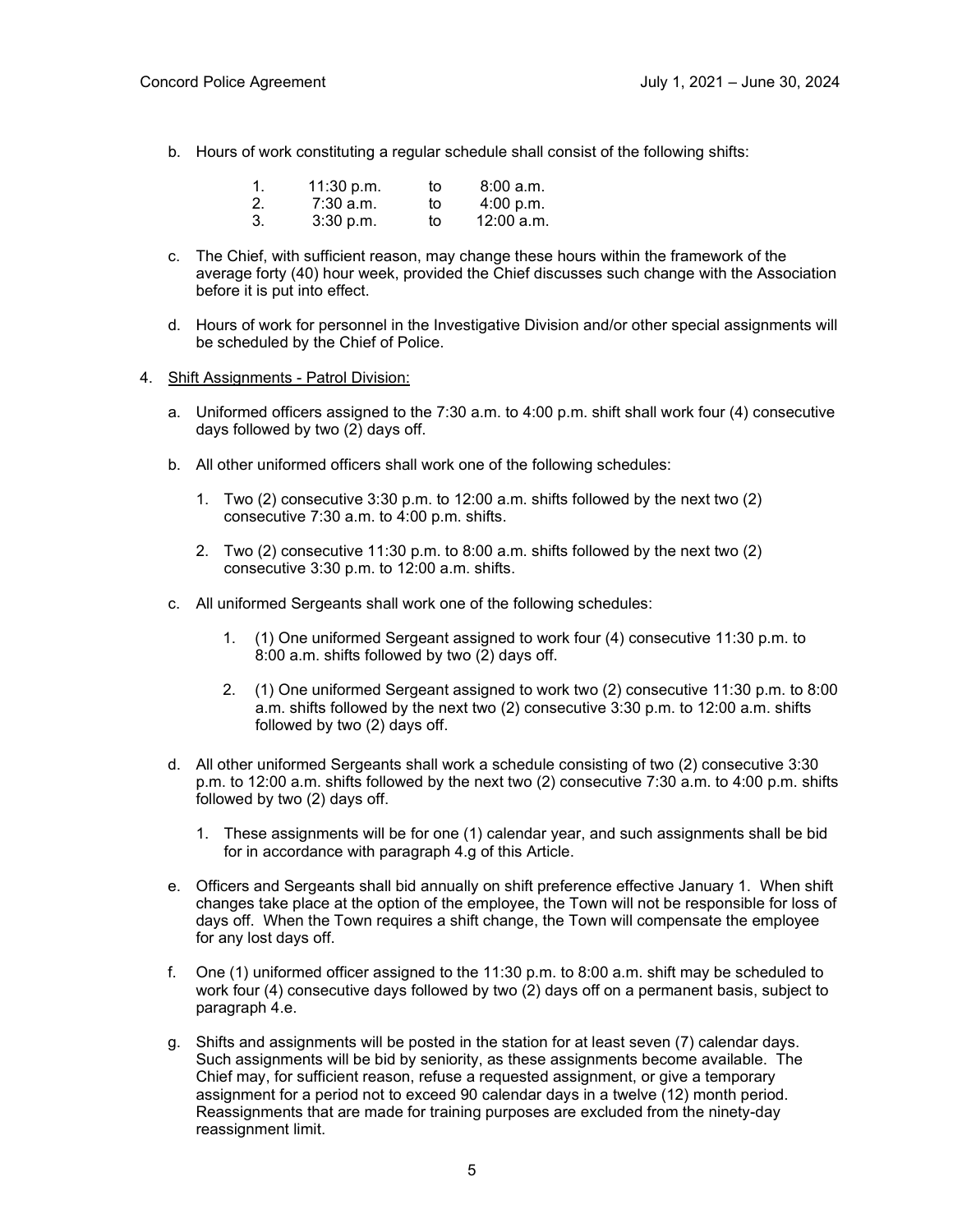#### **2.2 Overtime**

1. For employees assigned to the Patrol Division, overtime shall begin on a daily basis when an officer has worked more than eight and one-half (8 1/2) hours, and, on a weekly basis, when an officer has worked more than forty-two and one-half (42 1/2) hours in a five (5) day week or thirty four (34) hours in a four (4) day week.

For employees assigned to the Investigative Division, overtime shall begin on a daily basis when an officer has worked more than eight (8) hours, and, on a weekly basis, when an officer has worked more than forty (40) hours.

The hourly rate for overtime purposes is determined by dividing the annual rate (including base pay, longevity, educational incentive, shift premium, and special assignment pay) by 52.2, dividing the result by forty (40) and multiplying that result by 1.5 (or 2.0 as specified in section 2 of this article). Effective February 28, 2016, any officer working an overtime shift will be scheduled to work eight (8) hours and paid on the basis of eight (8) hours.

2. An employee who is called back to work after leaving the place of employment and after completing the assigned work shift and before the next regularly scheduled starting time, shall be paid time and one half for all hours worked on recall. An employee so recalled shall be guaranteed a minimum of four (4) hours pay at time and a half when recalled for Court Duty and a minimum of four (4) hours of such pay when recalled as authorized by the Chief.

The guaranteed minimum hours will apply only in those situations where there is a break in continuity of hours and will not apply to overtime hours which are continuous with the employee's regularly scheduled hours of work.

An employee who is recalled to work on January 1, Thanksgiving Day, or December 25, shall receive double time for time worked, as long as the holiday is not part of the employee's regular schedule.

No employee on a four and two schedule will be ordered in for regular duty when the individual's two (2) days off fall on a weekend (defined below), or when the employee has an approved day off as part of an annual vacation request that would have the employee scheduled off for a weekend. Callbacks related to an employee's specialized duties will not count toward order in hours.

No employee on a five and two schedule who is scheduled for a three (3) day weekend (defined below), by virtue of a holiday or scheduled day off that is part of their annual vacation request, will be ordered in for regular duty. Callbacks related to an employee's specialized duties will not count toward order in hours.

Weekend, for the purposes of this section, shall be defined as Friday at 11:30 p.m. to Sunday at 11:30 p.m. Patriot's Day shall be exempt from this section.

Employees will be ordered in based on one list kept annually. The list shall be called by seniority (least senior to most) and then by hours ordered in (least amount ordered in to most). Details will be included on this list. Shift order in will be done only by applicable rank or grade. Catch up provision for new officers would place them one block behind last officer on order in list (this is the officer who would be ordered in next.)

3. The opportunity for overtime shall be equitably distributed, provided, however, that the Chief may assign necessary overtime to individuals with special qualifications, when those special qualifications are necessary for the particular overtime assignment. The "special qualifications" provision may not be used to avoid equitable distribution of overtime opportunities in the majority of cases. Records shall be kept of overtime worked. Such records shall be made available to the Association or shop steward in the event of a grievance involving the distribution of overtime.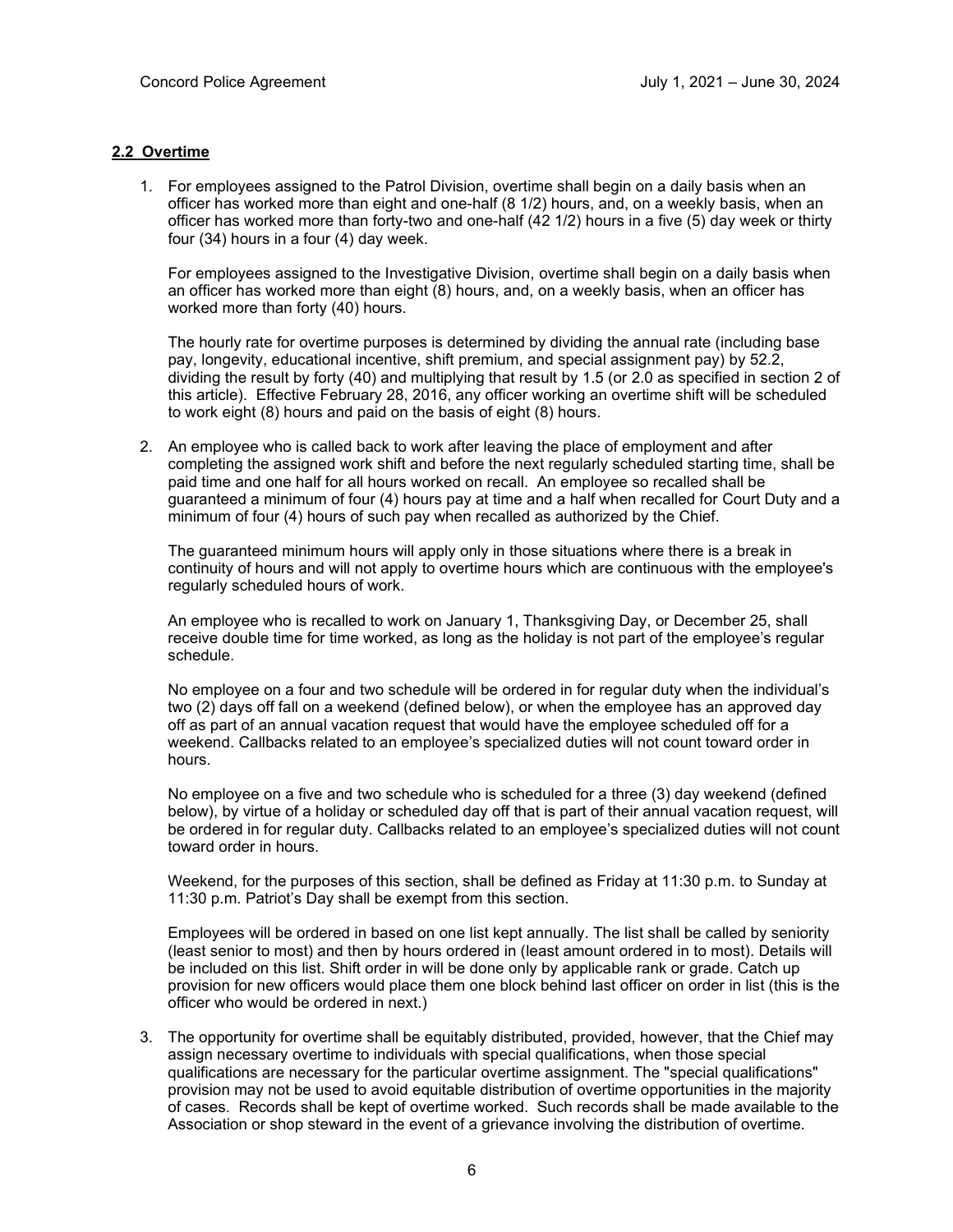#### **2.3 Injury Leave and Light Duty Assignment**

#### 1. Line of Duty Injuries and Illness:

Whenever an employee is incapacitated for duty by an injury sustained in the performance of duty without fault of their own, the employee shall be granted leave by the appointing authority without loss of pay for the period of such incapacity, provided however, that no such leave shall be granted for any period after such employee has been retired or pensioned, nor for any period after a physician designated by the Town determines that such incapacity no longer exists, and provided further that such compensation shall be paid as allowed under MGL Ch. 41, section 111F, as may be amended from time to time.

Further, no such paid leave shall be continued beyond a total of three (3) calendar days in the event the physician designated by the appointing authority determines that the employee is capable of performing limited police duties, on either a full time or part time basis, subject to the provisions of this agreement. The Chief shall determine whether duties are available which the employee is capable of performing and may or may not assign the officer those duties, as the Chief deems appropriate. If no such duties exist, the employee retains all pay benefits required under MGL Ch. 41, section 111F. Assignments to limited duty tasks may be changed or terminated at the discretion of the Chief, subject to the provisions of this agreement.

Light Duty tasks shall include, but shall not be limited to, the following:

Dispatching, telephone response, training, clerical work, crime prevention activity, citizen assistance, computer operations, supervision (supervisors only), or other functions which are normally associated with the operation of the Police Department.

Most Light Duty tasks will normally be performed inside the Police Station; however, some assignments may require work outside the station. A light duty schedule will normally require an administrative schedule (Monday through Friday, inclusive), but work outside the schedule may also be assigned. If necessary, time will be provided for therapy and rehabilitation for an officer assigned to Light Duty.

If an employee, determined by the physician designated by the appointing authority as capable of returning to limited or light duty assignment, has been assigned to light duty and fails to report to work, that employee will be disciplined by the Chief as any other employee would be for failing to report to work.

While on light duty assignment, the employee's fitness for duty may be reviewed by the Town's physician from time to time and the employee agrees to participate in such occasional examinations as may be required.

#### 2. Appeals Process:

In the event the individual employee's physician disagrees with the decision made by the physician designated by the appointing authority and believes that the employee is not capable of returning to limited or light duty, the employee shall cause their physician to confer with the Town's physician within three (3) business days of the decision by the Town's physician.

If a disagreement between the two physicians exists, a third opinion may be sought from a qualified physician acceptable to both the employee and the Town. If the Town and the employee can't reach agreement concerning an acceptable third physician within *fourteen calendar days*, the Town will provide the names of five qualified physician's to provide a third opinion, from which list the employee shall select one. The cost of this physician will be paid for by the Town. During the appeal process, the employee will remain on injury leave until a decision has been made. The opinion of the third physician will be binding upon the parties.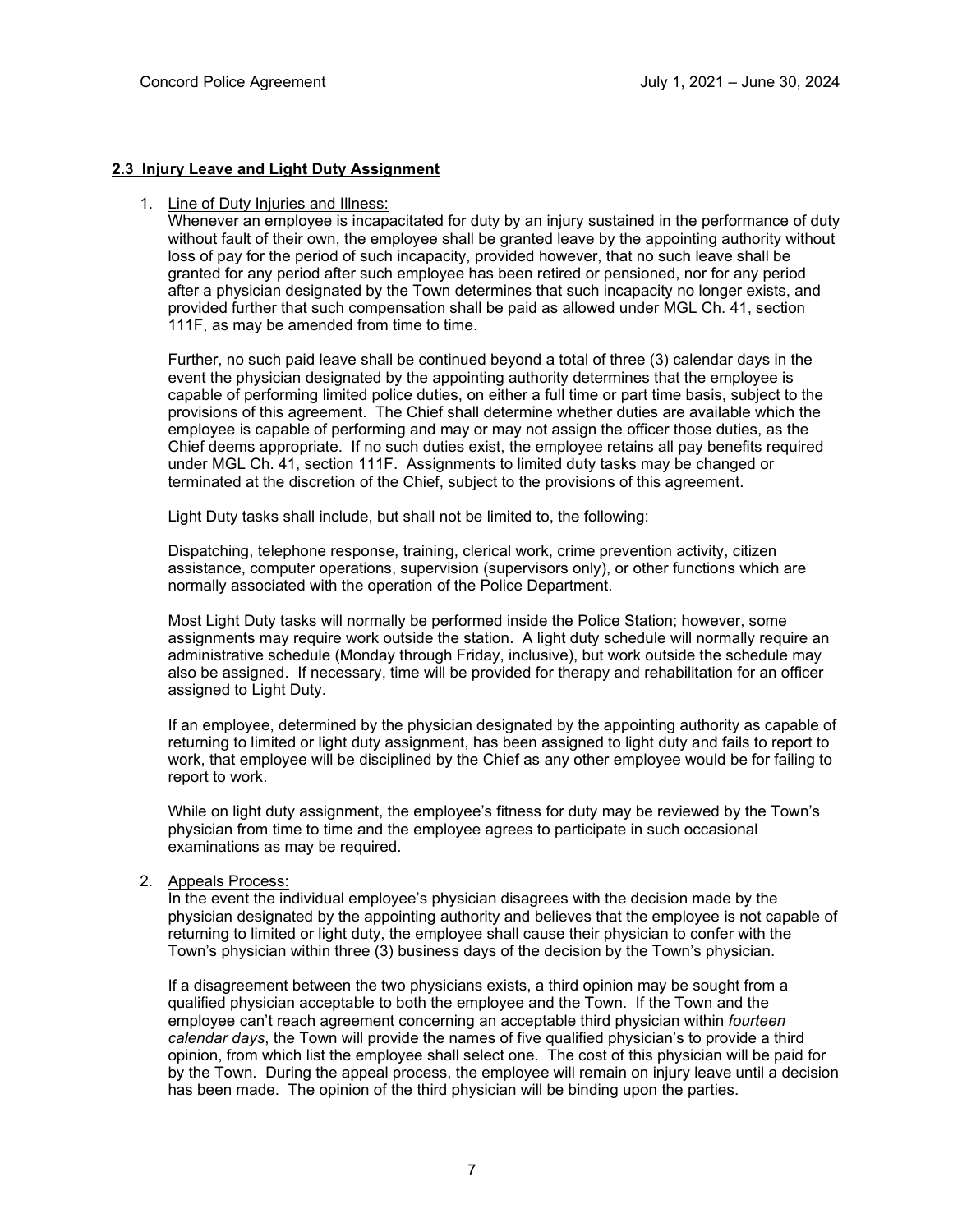3. Non-Line of Duty Injuries and Illness:

If staffing and budgetary constraints allow, the Chief will make reasonable efforts to accommodate employees who have been injured or incapacitated while off-duty with light duty assignments.

#### ARTICLE 3. **SALARIES AND SPECIAL PAY ALLOWANCES**

#### **3.1 Base Salary**

All base salaries paid shall be in accordance with the salary ranges set forth in Appendix B of this Agreement.

The base date for determining step increases shall be known as the employee's anniversary date. The anniversary date shall be: A) the date on which a new employee starts work; or B) thereafter, the date on which an employee's promotion takes effect.

- A. Employees shall be evaluated on an annual basis in accordance with the "Performance Evaluation Procedures" included in the departmental procedures manual.
- B. An increase to the next higher step rate, up to and including Step F, shall be granted to an employee after completion of one year from the anniversary date or the most recent step increase, unless the employee's performance is rated as "Unacceptable" or "Needs Improvement."
- C. An employee who receives an "Unacceptable" or "Needs Improvement" rating on an annual performance evaluation shall receive no step increase until the employee's performance is rated at least as "Good."
- D. A rating of "Unacceptable" or "Needs Improvement" may be pursued through Step 4 of the Grievance Procedure. A rating of "Good" or above may only be pursued through Step 3 of the Grievance Procedure.

#### **3.2 Shift Premium**

Employees assigned to evening or night shifts as part of their regular tour of duty shall receive shift premiums as follows:

| Schedule                        | <b>Shift Premium</b> |
|---------------------------------|----------------------|
| All evening or all night shifts | 8.0%                 |
| Half evening or night shifts    | $4.0\%$              |

Shift premium shall be considered regular compensation for pension/retirement purposes, and shall be included in base pay to compute sick pay, injured pay, vacation pay, overtime and court-time pay, holiday pay and pay for other compensable leave.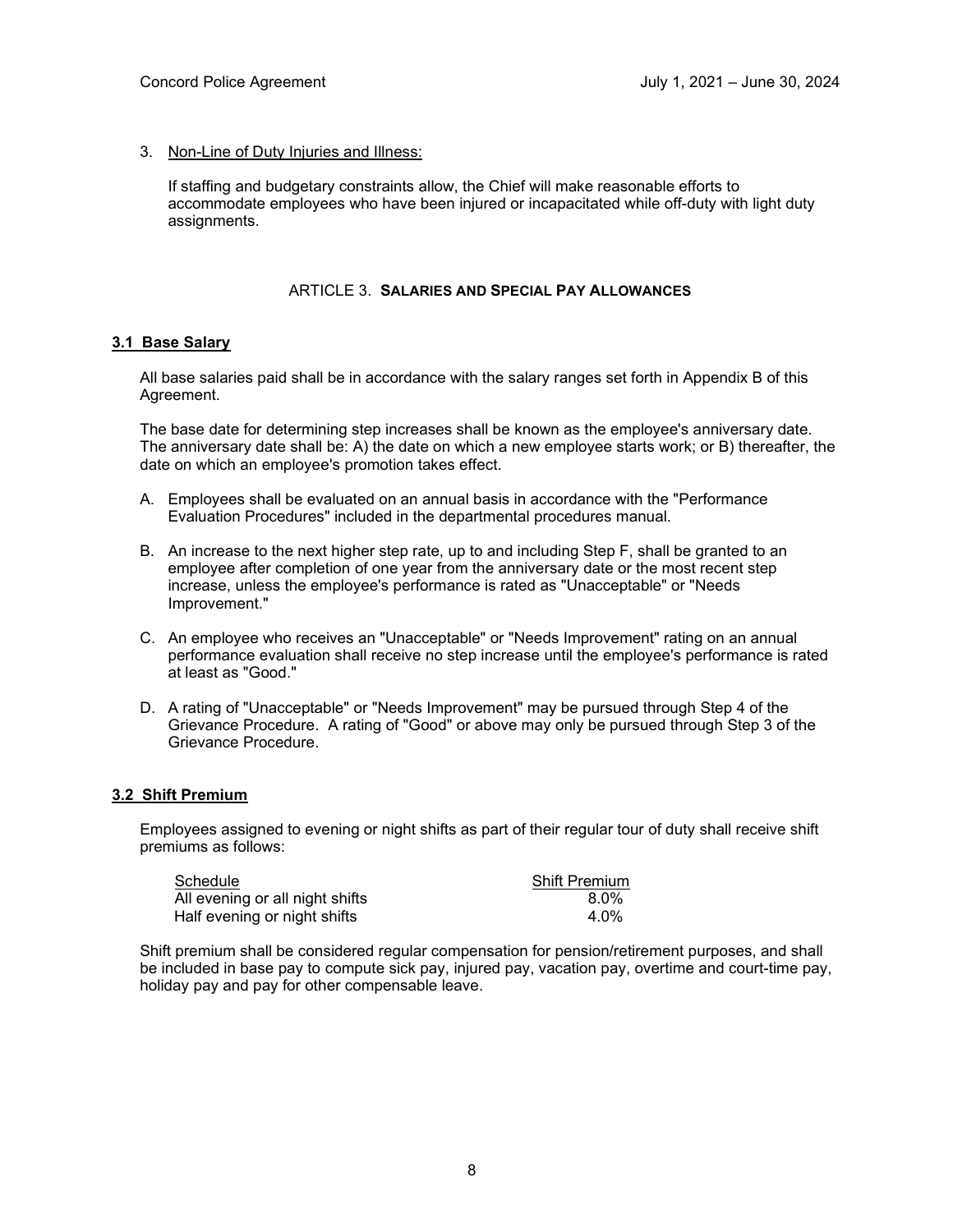#### **3.3 Special Assignment Pay**

- a. When assigned to the following special assignments by the Police Chief, employees shall be given the additional pay shown on Appendices B:
	- Assignment Composite Artist K-9 Officer Mechanic Firearms Instructor School Resources Officer Meter Officer Field Training Officer Firearms Licensing **Detective** Inspector Safety Officer Detective Sergeant
- b. All additional pay provided for under this section shall be prorated and payable only for that period during which the Chief has assigned, and the officer holds the designation of those specialty duties.
- c. Effective until June 30, 2020, Special Assignment Pay shall increase by the percentage or amount of base salary increases (e.g., when an employee's base salary increases by two (2) percent at 7/1/00, all Special Assignment Pay shall increase by two (2) percent at such date).
- d. Employees may be assigned to more than one (1) special assignment by the Police Chief.
- e. Special assignments may be added or deleted during the term of this agreement by the Police Chief with the prior written agreement of the Town Manager. Such assignments will be compensated at the normal rate of special assignment in accordance with Appendix B of the Agreement.

#### **3.4 Special Detail Pay**

Payment for extra paid details shall be at the following rates:

- a. Town details (other than Regional School District) Time and one-half the employee's rate for the first eight (8) hours, and double time thereafter. Any portion of an hour worked in excess of fifteen (15) minutes shall be compensated for the full hour.
- b. All other details: Time and one-half the Step F rate for the employee's applicable pay grade with a Quinn Masters degree will be paid for the first eight (8) hours worked on a special detail, and double time will be paid for time worked thereafter. The minimum payment for any such detail shall be at the rate of four (4) hours at the applicable pay grade. After four (4) hours, the minimum for any detail, excluding Town details, shall be at the rate of eight (8) hours.

Double the employee's regular hourly rate will be paid for special details worked on holidays listed in section 4.1.

Double the employee's regular hourly rate of pay will also be paid for details worked between midnight and 8:00 a.m., except, however, that any detail beginning at 6:00 a.m. or later will be paid at one and one-half the employee's normal hourly.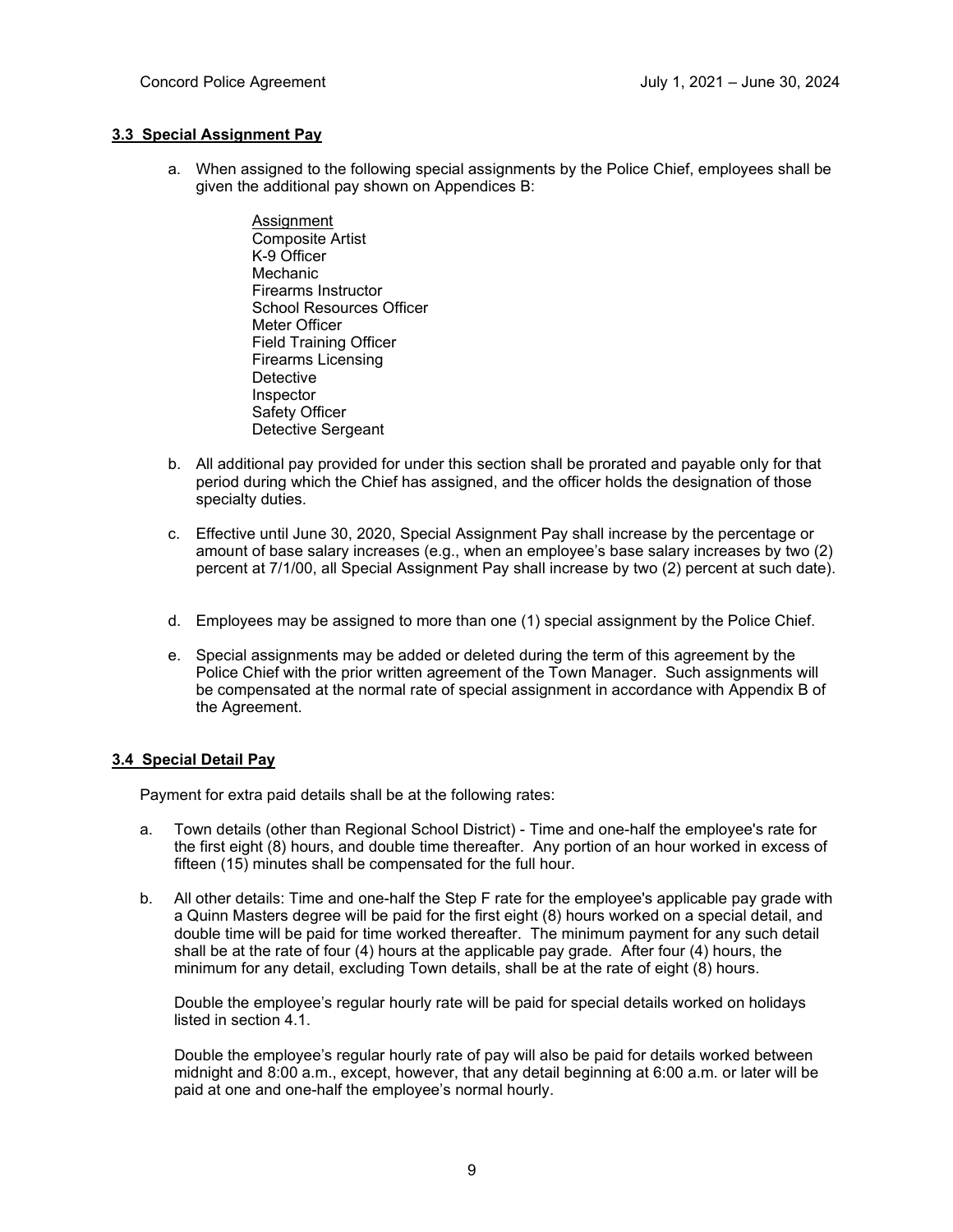Double the employee's regular hourly rate of pay (including educational incentive) will also be paid for details worked as a result of labor management strikes or lockouts. This rate will apply only if the detail was paid for by the private entity involved (not by the Police Department), and only if the detail was also not the result of a strike or other labor action involving a Town department, Concord Public Schools, Concord-Carlisle Regional School District, or a NEMLEC call out for a strike in another town.

- c. When the situation requires a person in charge, as determined by the Chief or the Chief's designee, a sergeant will be assigned at the sergeant's maximum base rate at time and one half.
- d. The minimum payment for any detail shall be at the rate of four (4) hours.
- e. All officers covered by this Agreement available for special details will be subject to the "order-in" list.
- f. Extra paid details shall be distributed to employees on a fair and equitable basis, and shall be posted and averaged on a continuing monthly basis, provided, however, that the Town shall not be responsible for errors caused by Association member oversight of the detail distribution.

#### **3.5 Education Incentive Pay**

#### **A. Effective through December 5, 2021:**

In accordance with Chapter 41: Section 108L of the Massachusetts General Laws, the so-called Quinn Bill, the Town agrees to pay eligible employees an educational incentive as identified under the law with the following provisions:

- 1.) Eligibility for the Quinn Bill shall also be subject to certification by the Commonwealth. The Town will not be held liable under the contract for any officer who is not certified as Quinn Bill eligible.
- 2.) Should the Commonwealth eliminate the Quinn Bill, fail to fund the Quinn Bill, reduce funding for the Quinn Bill, or change the Quinn Bill in any manner that reduces the amount by which the Town is reimbursed for its educational incentive costs, the Town expressly agrees to assume the Commonwealth's share of the Quinn Bill benefits, to the extent necessary to ensure that officers' equivalent total educational incentive payments are not reduced in any way.
- 3.) The Concord Police Association shall continue to defend, indemnify and hold the Town of Concord harmless from and against any and all claims which may arise by reason of any action taken by the Town under this Section during prior Agreements.
- 4.) Employees hired on or after July 1, 2010, who are not eligible for incentive pay under Chapter 41: Section 108L, shall be eligible for an annual educational incentive as follows:
	- Bachelor's Degree in Criminal Justice from a nationally accredited college or university: \$8,000 effective 7/1/18 added to base wages and paid on a bi-weekly basis; or
	- Bachelor's plus a Master's Degree in Criminal Justice or a Master's of Public Administration from a nationally accredited college or university: \$11,000 effective 7/1/18 added to base wages and paid on a bi-weekly basis.

#### **B. Effective December 6, 2021:**

Employees who have acquired a degree in Criminal Justice from a nationally accredited college or university shall be eligible to receive the following educational incentive premium that shall be paid on an hourly basis and calculated as a percentage of their base wages as follows: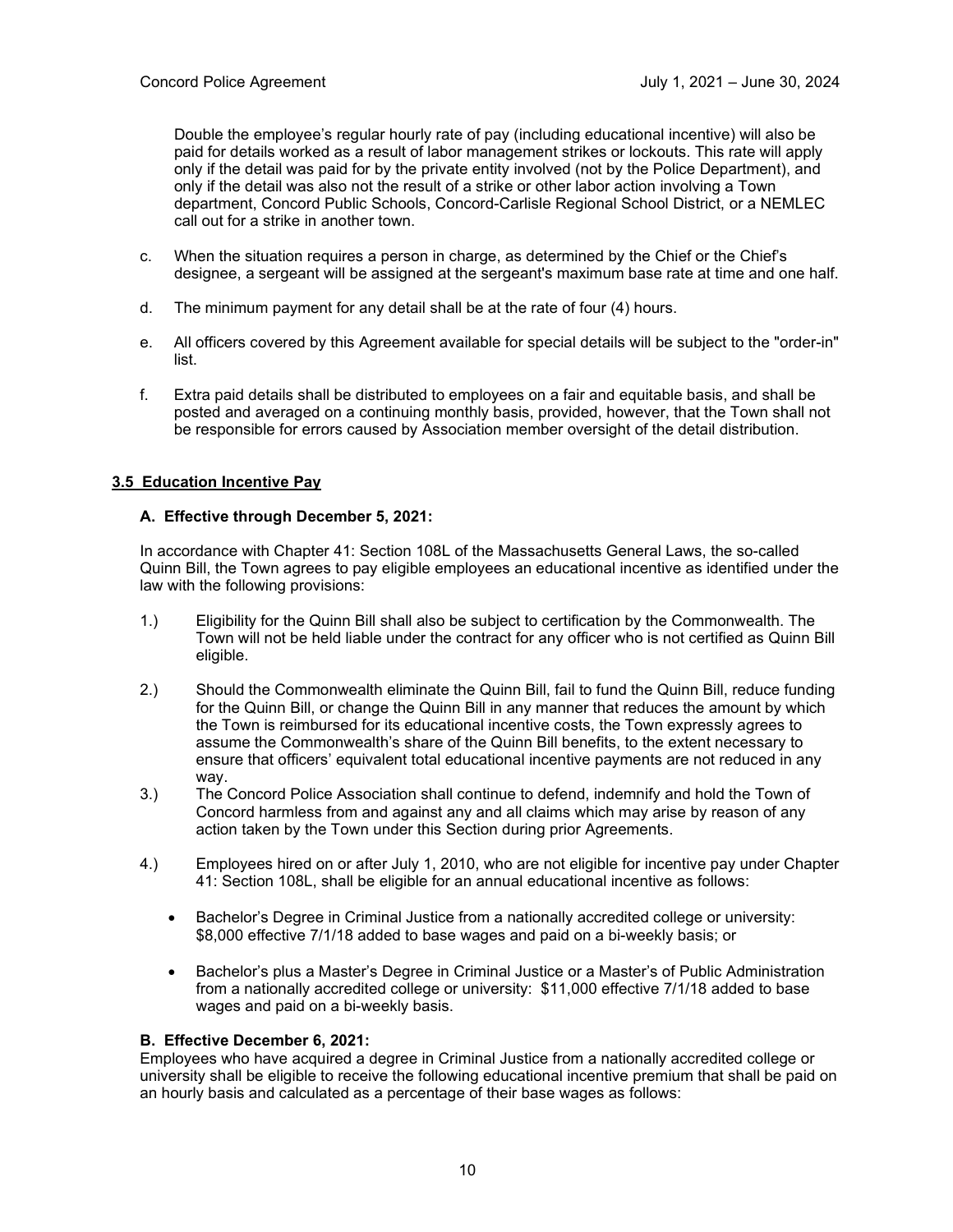- Associate Degree = 10%
- Bachelor's Degree = 20%
- Master's Degree = 25%

An employee shall only be eligible to receive educational incentive pay based on one degree, i.e., the highest qualifying degree.

In order to receive educational incentive pay, the employee must email a copy of the qualifying degree, or proof that the degree has been earned, to the Chief and Human Resources Department. Incentive pay shall be effective fourteen (14) calendar days after the employee emails such proof that the Town is able to validate, or upon hire if provided during the hiring/onboarding process.

#### **3.6 Longevity Pay**

In recognition of years of continuous service, the longevity pay shown below may be added to the annual compensation of each employee:

Year of Continuous Service<br>
20 years<br>
20 years

 $$2.500/year$ 

This compensation is to be effective in the first pay period following completion of the employment period required. Longevity pay shall be considered regular compensation for pension/retirement purposes, and shall be included in base pay to compute sick pay, injured pay, vacation pay, overtime and court-time pay, holiday pay and pay for other compensable leave.

Interruption of employment due to approved leaves, including military service, shall not be deemed to break the continuity of service with the Town in calculating benefits payable under this section, provided that no employment other than military service is entered into by the employee during the period of said interruption.

Such increases in compensation are permissive and are not mandatory, and no increase shall become effective unless the appropriation made, according to law, to which it is chargeable is sufficient for the purpose, and the administrative authority recommends the increase.

**Effective Date of Longevity Pay -** Longevity pay shall begin at the beginning of the work day on the employee's service date following completion of the specified years of service.

#### **3.7 Stand-by Pay**

When an employee is specifically required by the Chief or the Chief's designee to stand by, the employee shall be paid at the regular straight time rate for the assigned hours of stand-by time.

The provisions of Section 3.7 shall not apply to any so-called stand-by pay administered by NEMLEC or similar regional law enforcement agencies.

#### **3.8 Uniform Allowance**

The Department will make payment of bills for the purchase of prescribed uniforms up to a maximum of \$700 annually per employee.

New employees will receive full issue of clothing and necessary hardware paid for by the Town in lieu of the annual uniform allowance in the first fiscal year of employment.

In addition to the above, an annual uniform cleaning and maintenance allowance will be paid to each member of the bargaining unit. This allowance shall be \$900 for each year of the Agreement. This allowance shall be paid in two (2) equal payments in December and in June, inclusive, for the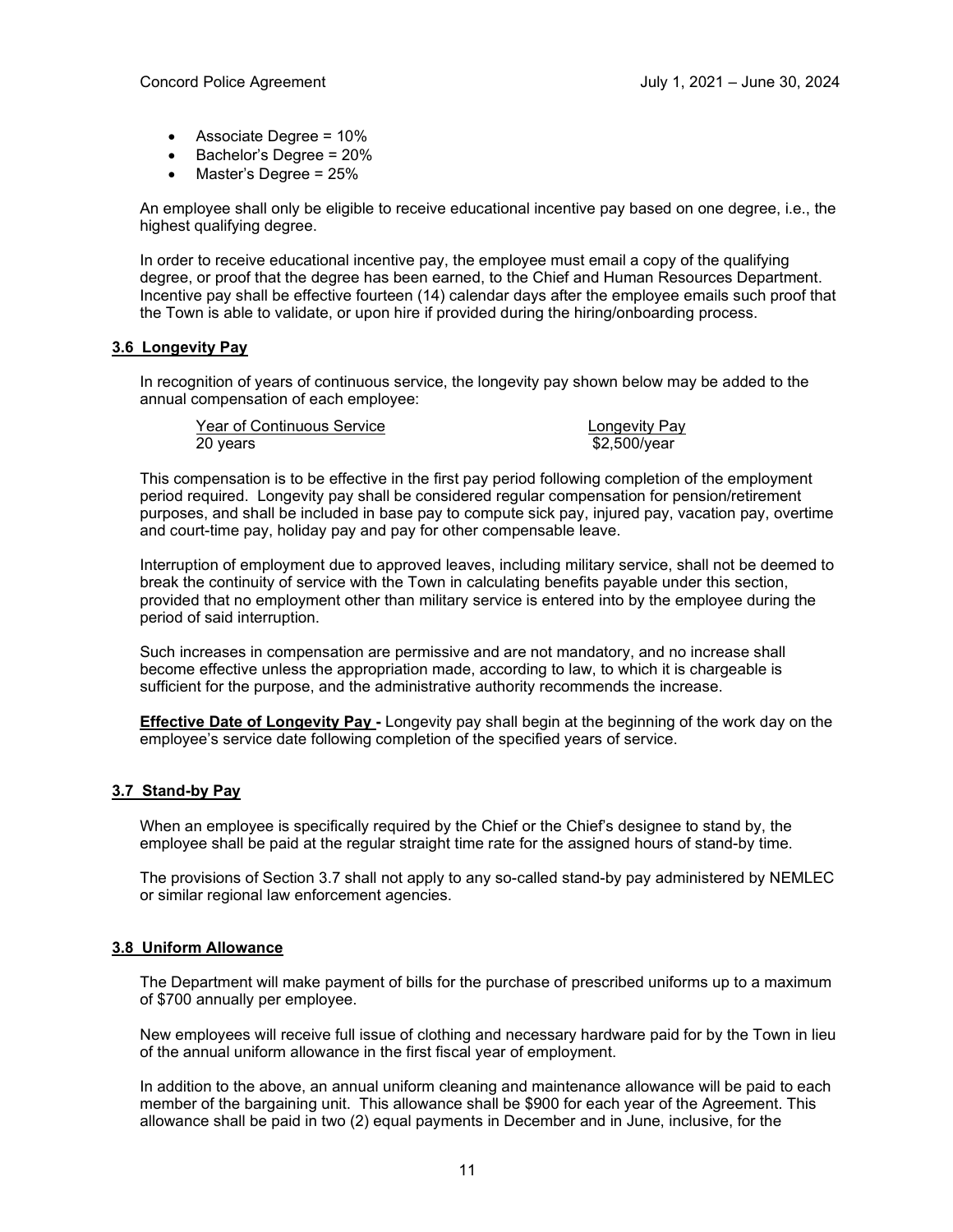preceding six (6) months. Uniform cleaning and maintenance allowance payments shall be prorated as necessary to an employee's hire and termination dates.

#### **3.9 Salary Upon Promotion**

- 1. Temporary Promotion Any employee assigned to a higher position for one full shift or more shall receive the next higher rate above the employee's current pay in the grade filled, for all hours worked in the higher grade, effective from the first day of such assignment.
- 2. Permanent Promotion to Sergeant Upon promotion to Sergeant, an Inspector or Patrol Officer shall receive not less than the step below the maximum rate for sergeant.

#### ARTICLE 4**. LEAVES**

#### **4.1 Holidays**

1. The Town recognizes the following holidays which in each instance shall be the day determined as the legal holiday:

> Washington's Birthday<br>Patriot's Day Patriot's Day Thanksgiving Day Juneteenth Christmas Day Labor Day

New Year's Day Indigenous Peoples'/Columbus Day Day after Thanksgiving **Martin Luther King Day** 

The existence of a holiday shall not affect an employee's regular work schedule. Instead, employees may choose one of the following options:

- a. receive one paid day off in lieu of pay for any or all of the recognized holidays, to be scheduled with the approval of the Chief or the Chief's designee; or
- b. receive an additional day's pay for any or all of the recognized holidays. Such pay shall be computed as one-fifth of the employee's regular weekly pay and shall be in addition to the employee's regular pay. The additional pay for holidays which employees opt not to receive as days off, shall be paid to employees in two (2) lump sums in June and December of each fiscal year for the preceding six (6) months.

Holiday pay (as distinct from holidays off) shall be considered regular compensation for pension/retirement purposes. Employees shall receive holiday leave or pay as stated above regardless of whether the actual holiday falls on a duty or an off-duty day or any compensated leave day.

- 2. In order to be eligible for holiday pay, the employee must work the regularly scheduled work day before and after the holiday unless the absence is for circumstances beyond the control of the employee and authorized by the Chief. The Chief shall have discretion to disapprove a holiday day off for an employee who is scheduled to work on Thanksgiving, Christmas, or New Year's Day and who failed to work on such day(s).
- 3. With the exception of Christmas, holidays days off must be taken in the calendar year in which the recognized holidays fall.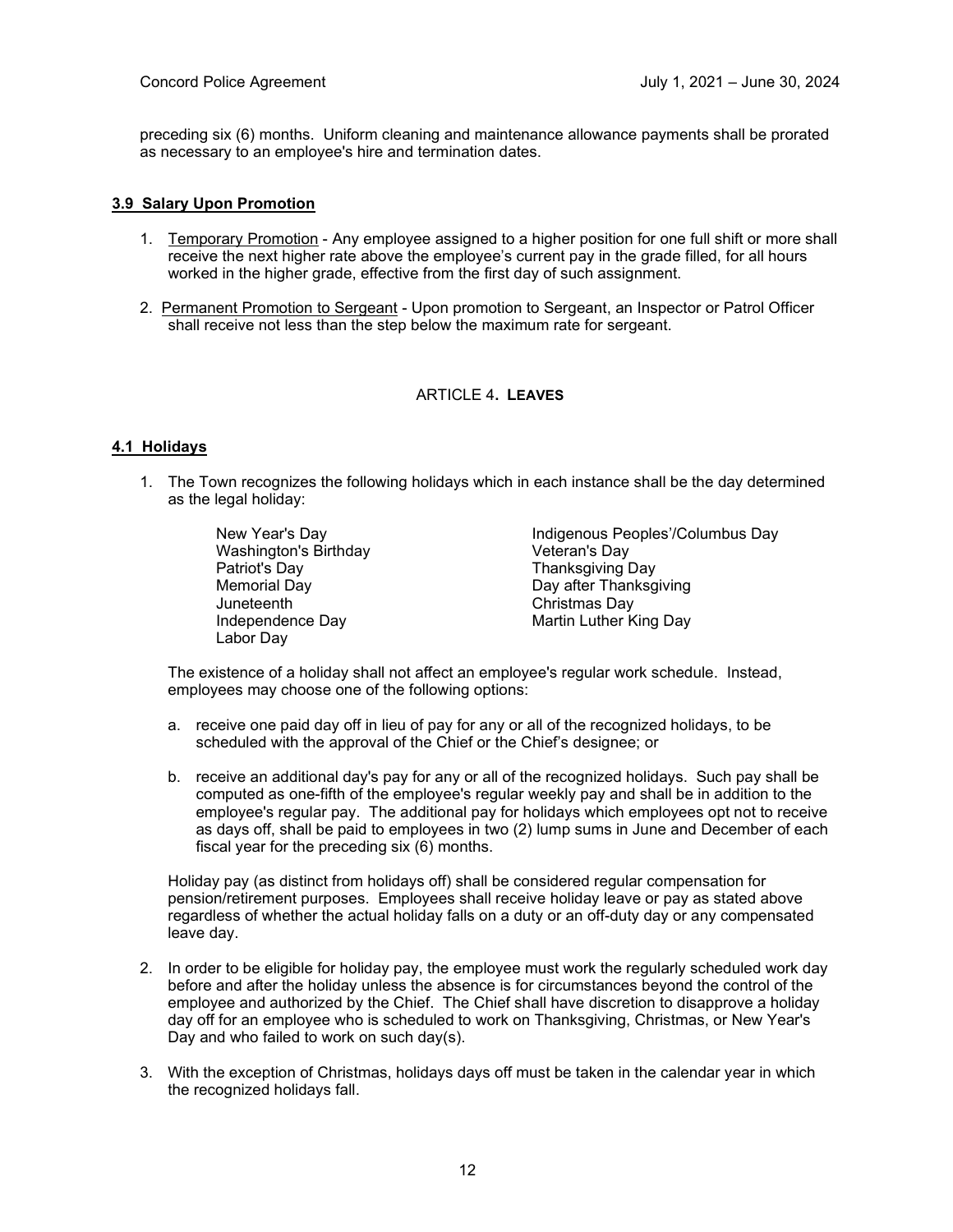4. Employees who are assigned overtime shifts on Christmas and Thanksgiving will be paid double their applicable rate.

#### **4.2 Vacation**

1. Employees are entitled to vacation each year on the following basis:

| Less than 5 yrs. (60 mos.) of Service                                                                                           | Earn/Mo<br>7 hrs | Maxm/Yr<br>84 hrs |
|---------------------------------------------------------------------------------------------------------------------------------|------------------|-------------------|
| From Jan. 1 in the year of the 5th anniversary of<br>date of hire to Jan.1 in the year of the 10th<br>anniversary               | $10.5$ hrs       | $126$ hrs         |
| From Jan. 1 in the year of the 10th anniversary of<br>date of hire to Jan. 1 in the year of the 15th<br>anniversary             | $13.3$ hrs       | $160$ hrs         |
| From Jan. 1 in the year of the 15th anniversary of<br>date of hire to Jan. 1 in the year of the 20 <sup>th</sup><br>anniversary | 14 hrs           | $168$ hrs         |
| From January 1 in the year of the 20th anniversary<br>of date of hire                                                           | 16.667 hrs       | 200 hrs           |

No employee is eligible to take vacation until six (6) months of service is completed.

For the sake of clarification, one (1) week of vacation is equivalent to five (5) scheduled work days, and one (1) day of vacation is equivalent to eight (8) hours earned.

- 2. Insofar as possible, each employee shall be granted a minimum of two (2) weeks of earned vacation during the period beginning June 1 and ending September 30 each year. Such vacations shall be chosen by each employee according to seniority in classification. All vacation requests will be submitted by April 1 and confirmed by April 15 each year.
- 3. During a specified vacation period, no employee shall be required to work a regular tour of duty for themself, or another employee.
- 4. A vacation period shall be considered to extend from the last work day scheduled prior to the vacation to the first work day scheduled after the vacation.
- 5. A maximum of two patrol officers and one sergeant per shift, on day and evening shifts in the Uniform Division, may be granted vacation leave at the same time if it is determined by the Chief to be within budgetary limits. An employee may elect to take vacation a day at a time, subject to the approval of the Chief, or the Chief's designee. Such requests will not be unreasonably withheld. At least twenty-four (24) hours' notice must be given to the Chief when requesting such approval for a day or night's vacation.

Two (2) employees per shift shall be granted vacation or personal leave at the same time unless the Chief determines that this is not in the best interests of the temporary manning needs of the Department and provides adequate notice in advance of this decision.

6. Any employee who wishes to use vacation before it is accrued shall be required to sign a onetime, standing authorization form indicating that the employee specifically authorizes the Town to deduct any amounts necessary to make the Town whole for "accrued" vacation leave from the employee's last paycheck. Then when employment is terminated the employee shall be paid for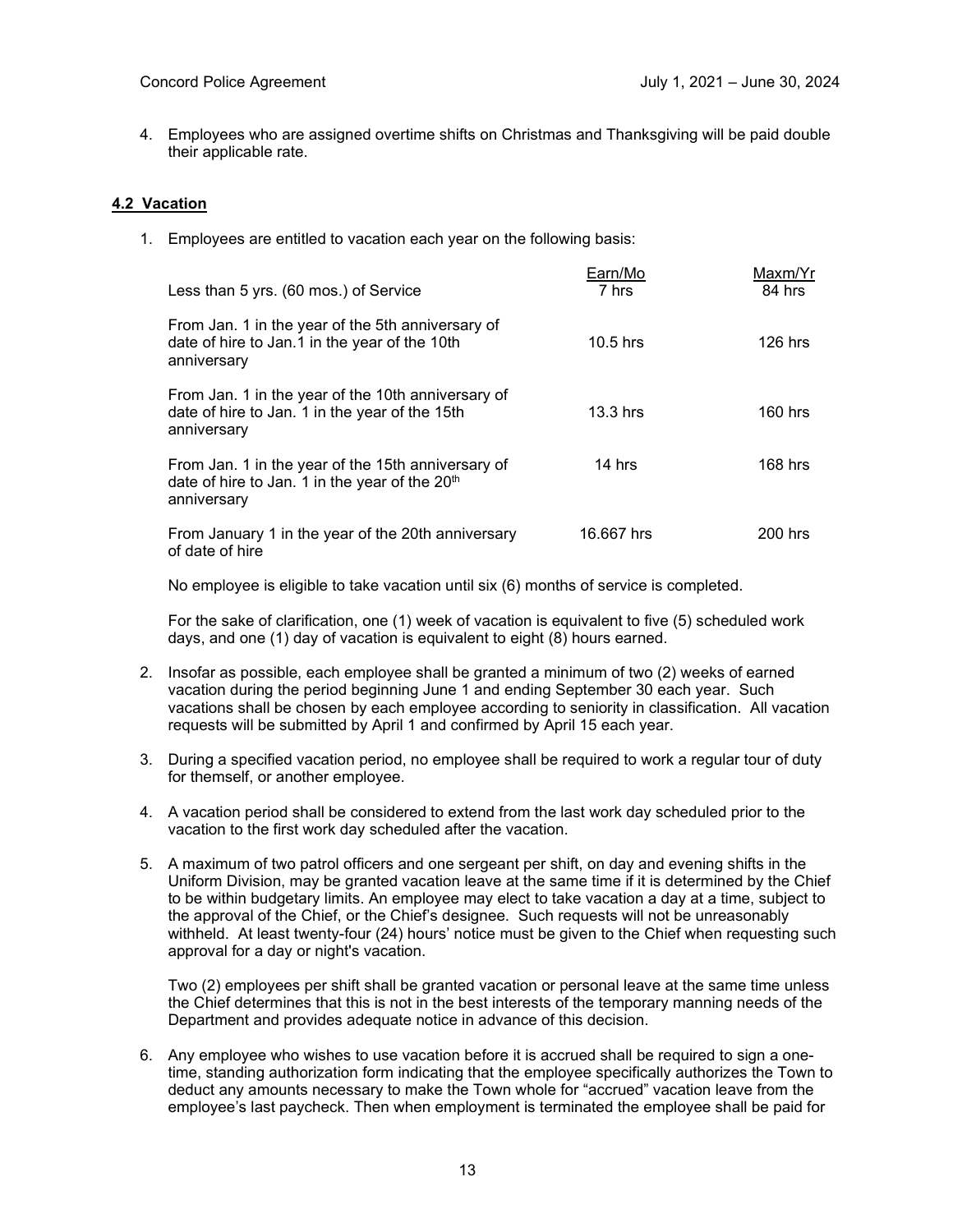all unused vacation credits accrued up to the date of termination or shall have deducted from the last check any vacation credit used in advance of accrual.

- 7. Accumulation of vacation credits each month is limited to twelve (12) months' accrual. In unusual circumstances, the Police Chief may allow an employee to accrue five (5) days more than the limit. Town Manager approval is required in order for an employee to continue accruing leave beyond the 12 month + 5 days maximum accumulation.
- 8. Vacation entitlement for the first and last months of an individual's employment shall be pro-rated on a calendar day basis to the date of hire or termination, as appropriate. For vacation increment purposes, the anniversary date shall be considered the first day of the month following date of hire.

#### **4.3 Sick Leave**

Each employee shall accumulate sick leave at the rate of one (1) day for each month of employment. Sick leave is generally for protection of employees against loss of pay due to personal illness; however, up to five (5) sick days per year may be used by an employee for illness of a spouse, parent, dependent child, or other individual of dependent relationship residing with the employee. In order to use accrued sick leave hours as "family sick" leave, the employee must, at the time the absence is requested, identify their relationship to the individual who is ill and needs care.

The Chief of Police may, in the Chief's discretion, require medical certification of any illness. If the certification is requested for a period of less than three (3) days, the Town will bear the cost of such certification when it is presented in writing.

Upon retirement under controlling legislation, individuals employed by the Town on December 31, 2010 shall be paid, as part of termination pay, a percentage of their accumulated sick leave at the date of termination, subject to a maximum of 124 days of accumulated sick leave and to other limitations described in this Section. The percentage of sick leave payable shall be based on the employee's service date (i.e., the date used for vacation accrual purposes) in accordance with the following chart:

|                       | % of Accumulated          |                        |
|-----------------------|---------------------------|------------------------|
| <b>Service Date</b>   | <b>Sick Leave Payable</b> | <b>Maximum Payable</b> |
| Prior to 1/1/1992     | 50%                       | $62.0$ davs            |
| 1/1/1992 - 12/31/1996 | 40%                       | $49.6$ days            |
| 1/1/1997 - 12/31/2001 | 30%                       | 37.2 days              |
| 1/1/2002 - 12/31/2010 | 25%                       | $31.0$ days            |

Employees hired as a police officer on or after January 1, 2011 shall not be eligible for pay for accumulated sick leave unless, immediately prior to appointment, they were eligible for such a benefit via other employment with the Town.

An employee who voluntarily takes deferred retirement is not eligible for pay for accumulated unused sick days.

In the event of the death of an employee while in the active employment of the Town, the accumulated sick leave will be paid to the employee's estate in accordance with the above guidelines.

An employee who has used sick leave may not work an overtime or detail shift until 24 hours after the end of the shift for which the employee called in sick or until after the employee has worked their next regularly scheduled shift whichever occurs first.

#### **4.4 Personal Leave**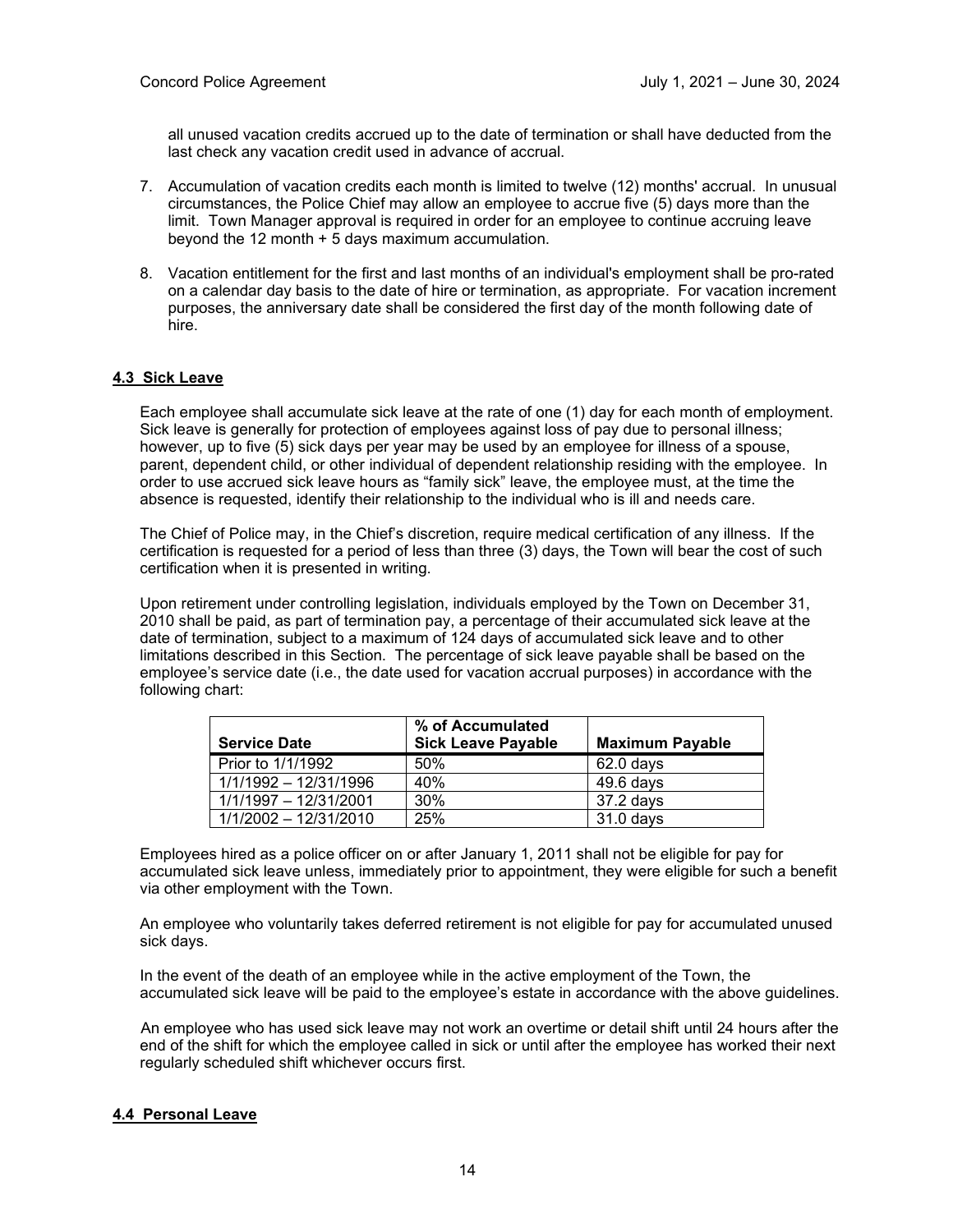Each employee is allowed up to three (3) days of personal leave during each fiscal year, subject to the following conditions:

- a. Personal leave may be used for any personal reason; however, the scheduling of personal leave must be approved by the Chief of Police.
- b. A new employee is not eligible for personal leave until completion of the first six (6) months of the probationary period.
- c. During the first fiscal year of employment, each eligible employee is allowed one (1) day of personal leave for each four (4) full months of employment, retroactive to the date of employment.
- d. Any unused personal leave shall be forfeited at the end of each fiscal year and is not subject to payment upon termination of employment.
- e. An employee who has taken unearned personal leave shall authorize the Town to deduct the amount of such unearned paid personal leave from their final pay.

#### **4.5 Bereavement Leave**

Up to three (3) days paid leave shall be granted by the Chief to an employee for any work days missed owing to the death of the employee's father, mother, child, spouse, brother, sister, parent-inlaw, grandparent, grandchild, or member of the immediate household of the employee. In order to be granted, all days that are requested must be consecutive.

#### **4.6 Military Leave**

The Association and the Town agree to abide by the appropriate state and federal laws relating to military leave.

A reservist employee shall receive time off for weekend or other inactive duty drills, but such time shall be unpaid unless the employee elects to voluntarily take vacation, holiday or personal leave time.

#### **4.7 Leaves of Absence**

- 1. The Town will comply with the requirements of the 1993 Federal Family and Medical Leave Act, leave time each year for a variety of reasons as stated in the Act. For the purposes of compliance with the Act:
	- a. The year shall be administered on a calendar year basis from January 1 to December 31.
	- b. The Town may require that available paid sick time leave, followed by vacation and personal leave, be used prior to use of unpaid leave for FMLA purposes. FMLA leave will run concurrently with other paid leave.
	- c. The Town may require certification from the employee's physician that the employee is fit to return to full duties following medical leave.
- 2. Any regular employee who leaves the Town's service while in good standing and who is subsequently rehired by the Town will, upon successful completion of one year's service, be given credit for the prior years of service for the purpose of calculating vacation accrual and longevity pay.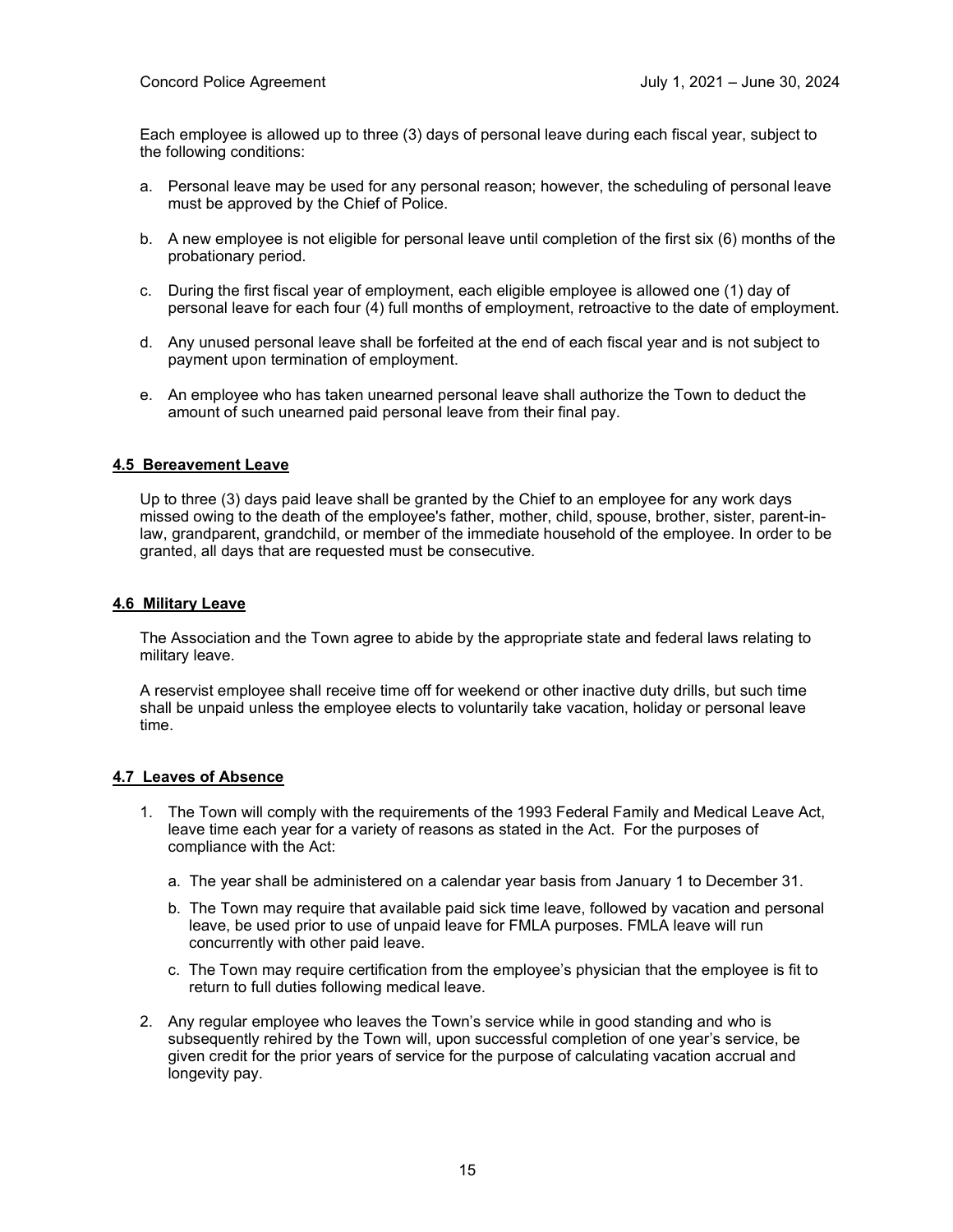- 3. Unpaid leaves of absence for non-FMLA purposes may be granted by the Chief of Police, with the approval of the Town Manager, for not more than 90 calendar days unless otherwise indicated by law.
- 4. An employee on unpaid leave of absence will keep their seniority status within the department. Other benefits, including but not limited to sick leave, vacation leave, clothing allowance and other pays, will not accrue during the unpaid leave. During the unpaid leave, the employee will have the right to continue group health insurance coverage, provided the employee pays the full amount of the insurance premium beginning the first of the month following the start of the unpaid leave. If the unpaid leave of absence is FMLA-related, insurance coverage and payment will be in accordance with the requirements of the FMLA statute.

#### **Request for such leave shall be made at least two (2) weeks in advance to the Police Chief.**

5. Employees may be placed on paid administrative leave by the Town Manager or Chief of Police when an employee is subject to an investigation in accordance with General Order 03-15 of the Concord Police Internal Affairs Policy or when it is determined that such leave is necessary for the safety, security or effectiveness of departmental operations.

#### **4.8 Time Off for Association Business**

An employee designated by the Association will be granted reasonable time off to carry out the business of the Association, subject to the needs of the Department as determined by the Chief. Such time off shall be without pay but shall be considered as time worked for the purpose of determining step rates, if any, and other benefits. No Association representative shall suffer a loss in pay while attending any joint Association-Town meeting or for reasonable travel time to and from such meetings while on duty. It is understood that such joint meeting and travel time is considered work time while on duty.

Under no circumstances will employees be paid to attend any Town-Union labor meetings unless they are already in an on-duty status and the meeting is in Town. Authorized employees on-duty will not be paid by the Employer for any meetings which extend beyond the employee's work hours.

Notwithstanding the above, if the Union President is on duty and attends a labor meeting out of Town at which Town officials are also present, the President shall be granted, one day per fiscal year, paid leave to attend such meeting.

#### **4.9 Jury Duty**

Employees required to serve on jury duty during a regularly scheduled work day will receive their normal rate of pay and agree to immediately sign over to the Town any compensation received for such jury service.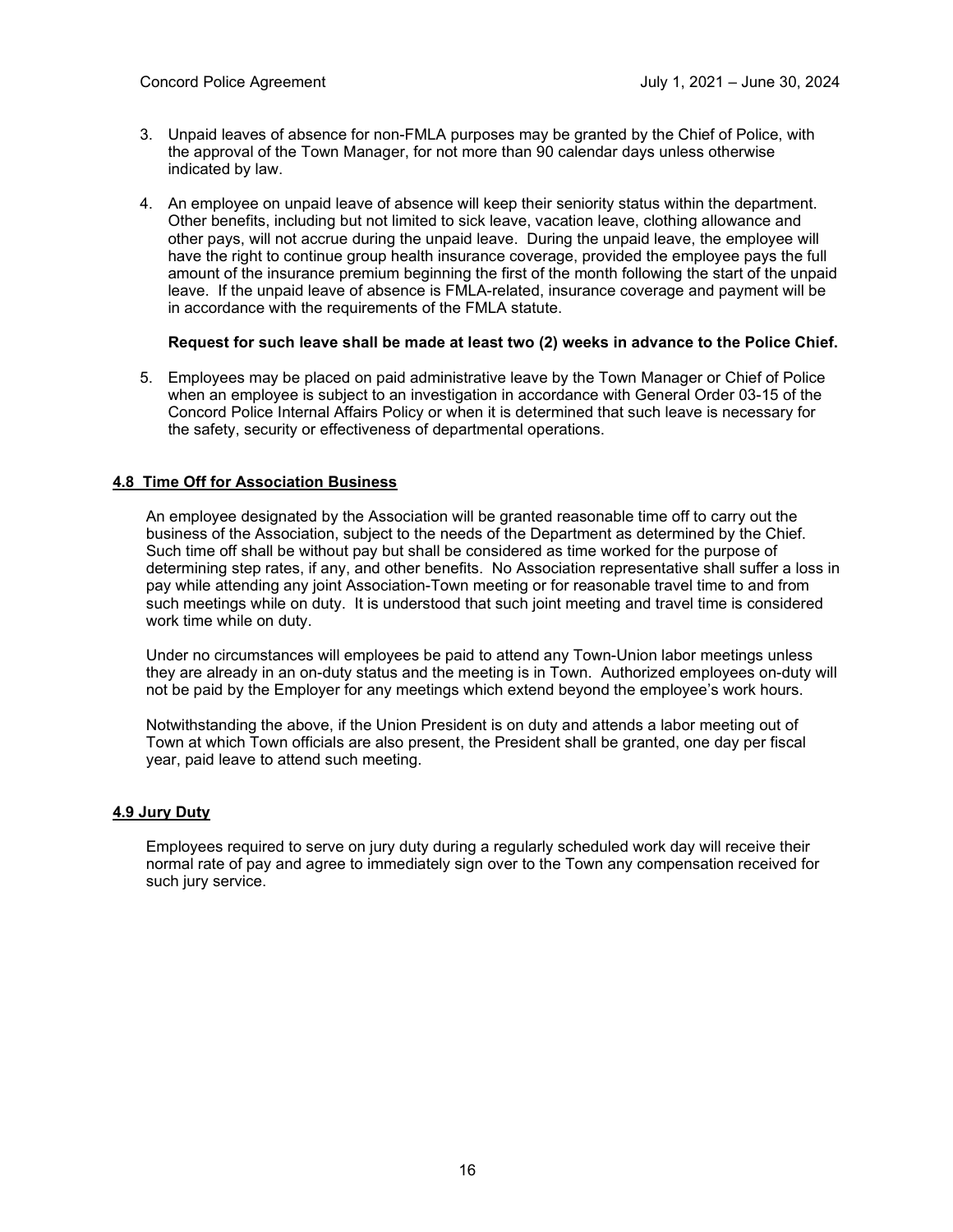#### ARTICLE 5. **GROUP INSURANCE**

Employees are eligible for certain group insurance benefits as authorized by Chapter 32B of the General Laws of Massachusetts. The Town shall pay the following percentages of various medical plan premiums:

| Health Plan     | Individual | Family |
|-----------------|------------|--------|
| Harvard Pilgrim | 63%        | 55%    |
| Tufts - EPO     | 61%        | 52%    |
| Out of Area     | 50%        | .50%   |
| Fallon          | 60%        | 55%    |

The employee shall pay the remainder of the health plan premium.

The Town agrees that in the event the Insurance Advisory Committee secures more favorable group rates for other Town employees, those rates will be incorporated into this agreement.

The Town and the Association agree that employees of the Police Unit shall be allowed to participate in a pre-tax premium deduction plan established by the Town under Section 125 of the IRS regulations to exclude the employee's contributions to the health and dental plans from taxable income.

The Town has the right to change the plans offered subject to bargaining with the Union.

#### ARTICLE 6. **SAFETY AND HEALTH**

- 1. The Town will continue to make reasonable provisions for the safety and health of its employees during the hours of their employment, and the employees will be expected to cooperate with the Town.
- 2. Safety is a concern to the Town and the Association. The Town and the Association mutually recognize the need for a work environment in which safe operations can be achieved in accomplishing all phases of work, and the need to promote better understanding and acceptance of the principles of safety on the part of all employees, to provide for their own safety and that of their fellow employees and the general public.
- 3. To achieve the above principles, the Town and Association agree to establish for the duration of this Agreement an advisory committee on safety principles. The Committee shall consist of not more than three (3) representatives each from the Town and the Association (to be appointed by the Police Chief and the Association respectively). This Committee shall meet from time to time as required, but at least three (3) times per year.
- 4. In the event that a recommendation of a majority of the Safety Committee is not accepted by the Chief with reasonable promptness, the issue may be referred to the Town Manager for a final decision.
- 5. In connection with any safety activities, the Town agrees to reimburse only for the time spent by active employees for attendance at such committee meetings during the employee's scheduled tour at the regular straight time rate of pay.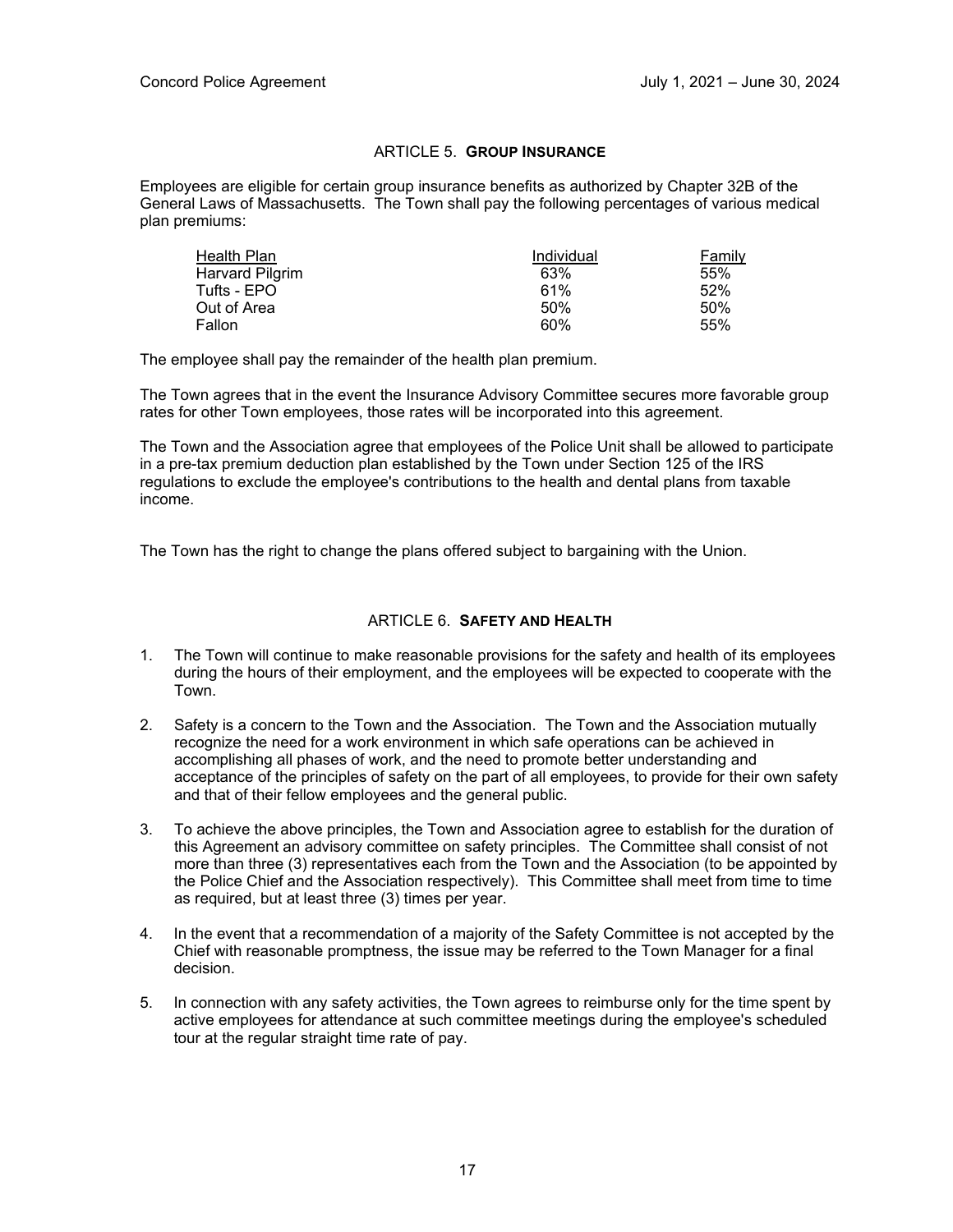#### ARTICLE 7. **EDUCATION AND TRAINING**

#### **7.1 In-Service Training**

The Department will include in its annual budget sufficient funds to furnish forty (40) hours of inservice training for Department employees during the term of this Agreement.

#### **7.2 POST Certification**

All employees must be certified in accordance with the Massachusetts Peace Officer Standards and Training (POST) Commission's defined process. POST certification is a condition of employment; therefore, employment will terminate immediately when an employee:

- fails to obtain certification within the period specified, or
- is permanently decertified by the POST Commission.

Such termination due to failure to obtain or maintain POST certification shall not be subject to the grievance or arbitration procedure and shall not be appealable to court by the Association. Further, POST decertification shall not be subject to the grievance or arbitration procedure.

#### ARTICLE 8. **LAY OFF**

- 1. If the Town finds it necessary to lay off employees, the procedure set forth in this Article will apply.
- 2. The Association will be notified whenever possible four (4) weeks in advance of any lay off and, insofar as practicable, of the number, names, and occupational classifications of those employees who are affected by the lay off.
- 3. If layoff is necessary, employees shall be laid off in the inverse order of seniority regardless of the employee's current rank or position. If an employee who is scheduled to be laid off has higher seniority than an employee in a lower level position, the senior employee may "bump" or displace the employee with the lowest seniority in the next lower level within the bargaining unit. In no event will an employee be "bumped" by another employee from a lower level position within the bargaining unit.

Employees who, by exercising their "bumping" option, move into a lower level position within the bargaining unit will be compensated at the same hourly pay rate if it is within the salary range of their assumed position. If the employee's compensation was greater than the top of the assumed position's range, the individual will be compensated at an hourly rate equal to the top of that pay range.

When the Association has been notified of a lay off as outlined in this Article, it will notify the Town within seven (7) calendar days of all affected employees' intentions on whether to exercise their "bumping" option.

- 4. The Town will give each employee who is laid off either two (2) weeks' advance notice or, in lieu of such notice, two (2) weeks' pay.
- 5. If an employee who is laid off and has received a termination allowance is rehired and if the number of weeks upon which the termination allowance was computed is greater than the number of weeks since the date of the lay off, the amount of the allowance applicable to the excess number of weeks shall be regarded as an advance to the employee, and the employee shall repay such amount to the Town through weekly payroll deductions at the rate of at least 10% of the individual's basic weekly wage.
- 6. Before hiring into any job classification in the bargaining unit, the Town will offer re-employment to any former employees who have been laid off from that job classification within the last two (2) years, in the inverse order in which said employees were laid off.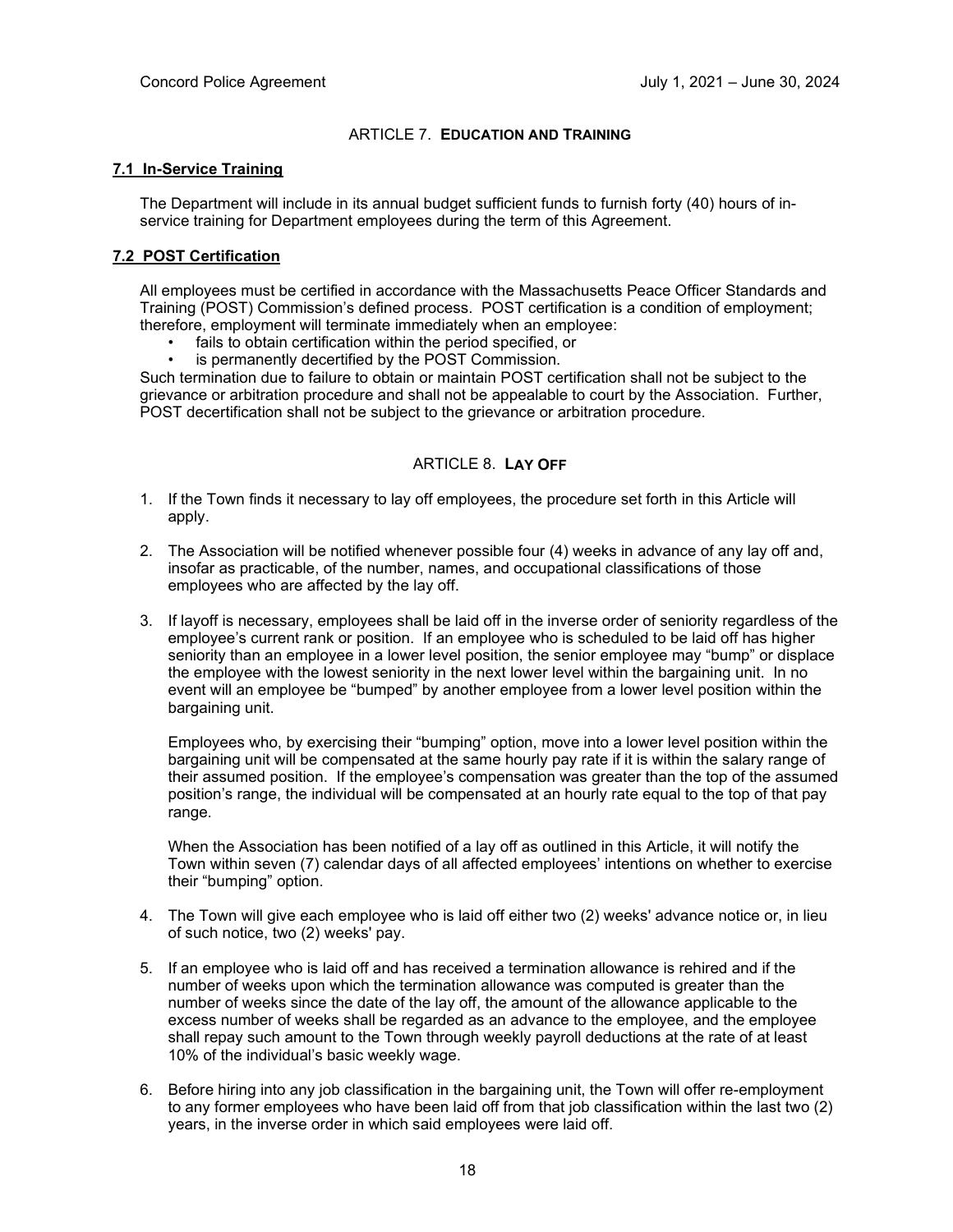- 7. There shall be no obligation to offer re-employment to any employee who has been laid off more than two (2) years.
- 8. The offer of re-employment shall be sufficient if made by registered letter addressed to the laid off employee's latest known address as shown by the records of the Town. Any such laid off employee must respond and be available for re-employment within four (4) weeks after the date of the offer; otherwise the laid off employee shall be deemed to have refused re-employment and the Town's obligation under this Article is satisfied.
- 9. An employee recalled within two (2) years of their date of lay off will return to their former classification with service accrued up to the time of lay off. Any employee who has been laid off and who has received payment in lieu of a vacation is rehired in the same calendar year, shall not be entitled to a vacation with pay in that calendar year.

#### ARTICLE 9. **GRIEVANCE PROCEDURE**

1. Any dispute arising as a result of the application or interpretation of one or more express terms of this Agreement may be processed as a grievance through the procedure set forth in Section 5 of this Article, which includes binding arbitration as a final step.

Any dispute arising from conditions of employment not expressly defined in this contract may be processed as a grievance through Step 3 (Town Manager) of the procedure set forth in Section 5 of this Article.

This grievance procedure does not apply to counselings, verbal reprimands, or performance evaluation documents.

Grievances, responses, and other written communications outlined in this procedure may be submitted in hard copy, by mail or via email.

Any step may be waived by mutual written agreement of the parties.

- 2. Any incident which occurred or failed to occur prior to the effective date of this agreement shall not be the subject of any grievance hereunder.
- 3. A grievance shall be deemed waived and settled on the basis of the Town's answer, unless such grievance is submitted to each of the steps within the time limits provided. However, the time limits specified may be extended by written agreement between the Association and the Police Chief or Town Manager. If the last calendar day of any grievance procedure time period falls on a weekend or holiday, the time period shall expire on the next regular business day.
- 4. It is the intent of both parties to resolve disputes with all reasonable dispatch in the interest of making the Agreement an instrument of harmonious relations.
- 5. Prior to the official filing of a grievance, the grievant(s) will make every effort to resolve it in a discussion with the Division Commander in charge of the grievant(s)' division and the Association steward. If this fails and the grievant(s) elect to pursue the grievance, the following steps shall be followed:

#### Step 1 - **Division Commander:**

Within twenty (20) calendar days of the alleged violation or knowledge thereof, the grievant(s) or Association shall file the grievance in writing with the Division Commander in charge of the division. The Division Commander shall have ten (10) calendar days after receiving the grievance to meet with the grievant and Association and provide an answer. If the Division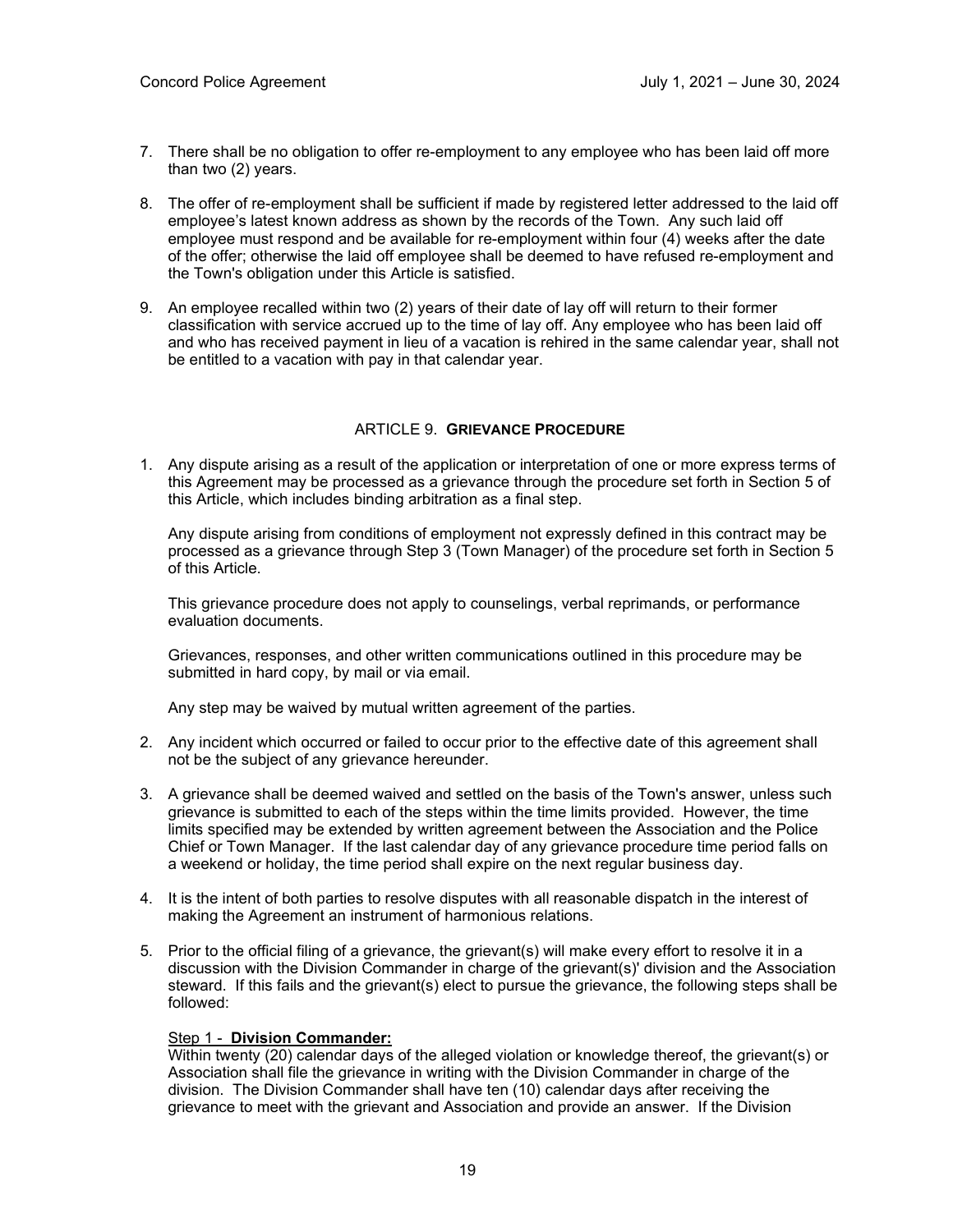Commander fails to answer a grievance within the specified time period, it shall be deemed denied; the Association may then advance the grievance to the next step.

#### Step 2 - **Police Chief**:

If the grievance is not satisfactorily resolved at Step 1, the grievant(s) or Association shall submit the matter to the Chief within fourteen (14) calendar days of receiving the answer in Step 1. The Chief shall meet with the grievant(s) and Association and provide an answer within fourteen (14) calendar days of receiving the grievance.

#### Step 3 - **Town Manager**:

If the grievance is not satisfactorily resolved at Step 2, the grievant(s) or Association shall submit the matter to the Town Manager within fourteen (14) calendar days of receiving the answer in Step 2. The Step 3 grievance shall include a copy of all document(s) submitted at Step 2, a copy of the Chief's response, and a statement as to the issues which remain unresolved.

The Town Manager may appoint a designee to review the grievance; any such designee shall not be an employee from the Police Department. Within twenty-one (21) calendar days after receipt of the grievance, the Town Manager (or the Manager's designee) will conduct any meetings with the parties and/or otherwise investigate the issue as the Manager/designee deems necessary and issue a written decision to the employee within twenty-eight (28) calendar days of the date the grievance was filed.

#### Step 4 - **Arbitration**:

If not otherwise excluded from arbitration, and if the grievance is not satisfactorily resolved at Step 3, the Association or the Town may move the grievance to arbitration, within twenty-one (21) calendar days of receiving the answer in Step 3, by submitting a letter to the other party by mail, email, or hand delivery stating the intention to arbitrate. The parties shall mutually select an arbitrator, failing which an arbitrator will be selected under the rules of the American Arbitration Association.

The fees and expenses of the Arbitrator shall be shared equally by the parties.

The decision of the Arbitrator shall be final and binding on the parties. The Arbitrator shall have no power to add to, subtract from or modify this Agreement. The Arbitrator shall only interpret such items and determine such issues as may be submitted to the Arbitrator in writing by the parties pursuant to this Article. If the matter grieved pursuant to this Article is a disciplinary action taken against a permanent employee, at the arbitration hearing, the Town shall have the burden of proof by a preponderance of the evidence that there was just cause for the disciplinary action.

#### ARTICLE 10. **PROMOTIONS AND ASSIGNMENTS**

#### **10.1 Sergeant Promotional Process**

1. Eligibility List

Promotions to the position of Sergeant will be made from an eligibility list to be established by the process outlined below. The Town agrees to make every reasonable effort to post the eligibility list within 90 days of the exam. This eligibility list will remain in effect for one (1) year from the date it is established. All promotional vacancies which the Town intends to fill, which occur during the life of the list, will be filled from the top three (3) candidates remaining on the list at the time the vacancy occurs.

2. Notice of Testing for Purposes of Creating an Eligibility List. When the Town intends to create a new eligibility list for the position of Sergeant, the Town will post a notice of a testing process on the Department bulletin board listing the application deadlines, eligibility qualifications, general timelines for testing and selection process, passing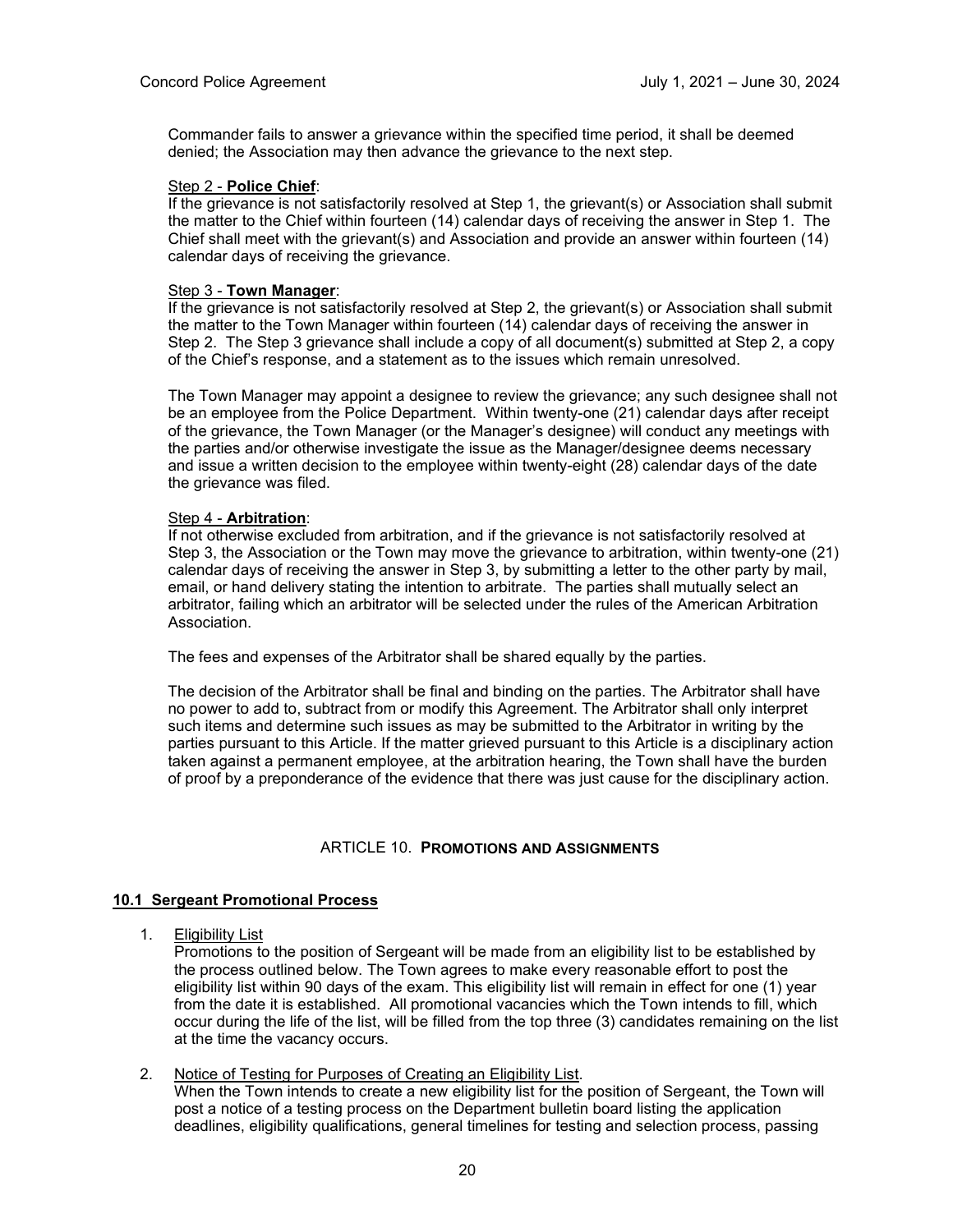grades, and other applicable information. The Town agrees to post the notice at least four (4) weeks prior to beginning the testing and evaluation process.

3. Eligibility:

To be eligible to participate in the testing and evaluation process for the position of sergeant, an employee must have completed a minimum of three (3) consecutive years of active service as a full time, sworn member of the Concord Police Department and be in that status at the time of the announcement of the process.

4. Examinations:

A written examination will be conducted for eligible candidates for promotion to the position of Sergeant. The type, format, and content of the examination will be determined by the Town and will be reasonable and technically designed to judge the capability of an all applicants for the position of Sergeant. Specific examination content will not be available to the candidates prior to the exam, but the Town will advise all eligible applicants of reference material on which the exam is or could be based.

A passing grade of 70% or more on the written exam is required to continue in the process of selection for promotion to Sergeant. This score will serve as the basis for placement on a preliminary list for promotion. A grade of less than 70% precludes a candidate from consideration in the eligibility list.

5. Seniority:

Each candidate for the position of Sergeant who successfully passes the written examination shall be credited with ten (10) points for each full year of service as a full time sworn officer with the Concord Police Department, to a maximum of 100 points.

6. Evaluations:

Both Division Commanders will complete a special evaluation of each candidate who achieves a passing grade on the written portion of the evaluation process. The evaluation will specifically address departmental performance and ability to meet the selection criteria for the position of Sergeant. The evaluations will rate the candidate on a scale of 1-100.

7. Interview:

Oral interviews will be conducted by the Chief of Police and one other or both Division Commanders. Candidates will be rated on a scale of 0-100 based upon the accuracy and appropriateness of their responses and their presentation skills.

8. Eligibility List:

In determining the placement of candidates on the eligibility list, the following weight will be given to each portion of the process:

| <b>Written Examination</b>      | 60% |
|---------------------------------|-----|
| Seniority                       | 10% |
| Division Commander's Evaluation | 15% |
| Oral Interview                  | 15% |

The candidate who receives the highest score on the total process will be rated at the top of the list and the other candidates will be rank ordered from highest to lowest score. A candidate who fails to achieve a total score of 65 or more will not be placed on the list.

9. Interview with the Town Manager:

When a vacancy which the Town intends to fill occurs, the Town Manager, with the Police Chief and any other person(s) deemed appropriate by the Town Manager, will interview the top three (3) or 25% of the remaining eligible candidates, whichever is more, assuming the eligibility of at least three (3) candidates.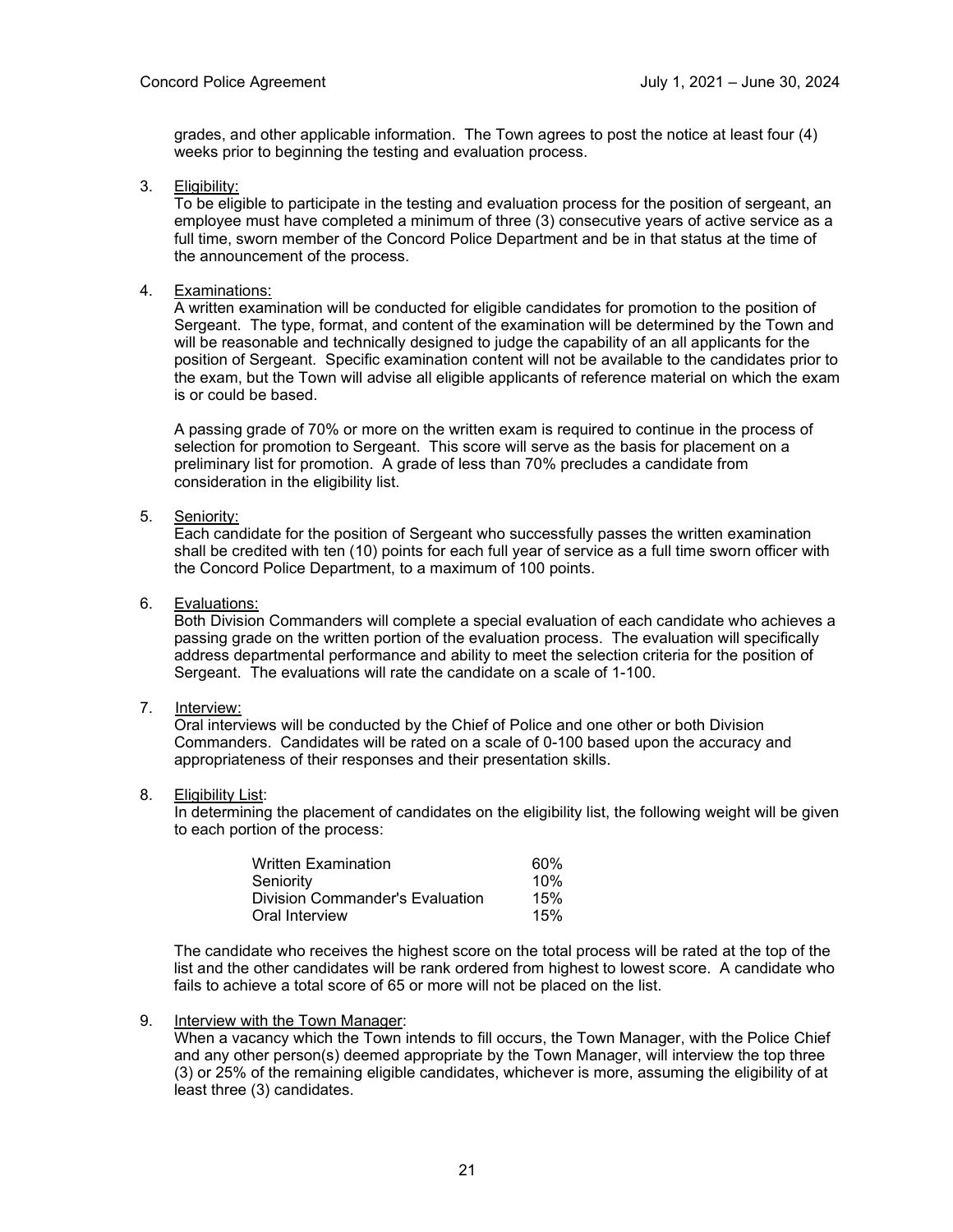#### 10. Police Chief's Recommendation:

The Chief of Police shall recommend a candidate from among the top scoring three (3) candidates on the list for appointment to the position.

11. Appointment:

The Town Manager will make the appointment to the rank of Sergeant to fill an existing vacancy which the Town intends to fill from among the top three (3) candidates on the list based on the candidates' performance in the selection process, the recommendation of the Chief of Police and any other relevant information.

# **10.2 Inspector/Detective Assignment Process**

Notice of Assignment:

When the Town intends to assign an employee as an Inspector or Detective, a notice will be posted on the Department Bulletin Board listing the assignment, required qualifications, and any other information the Chief or the Chief's designee deems applicable.

2. Eligibility:

To be eligible for assignment to Inspector or Detective, an employee must have completed a minimum of two (2) consecutive years of active service as a full time, sworn member of the Concord Police Department and be in that status at the time of the notice of assignment.

#### **10.3 Department Prosecutor**

The assignment of Department Prosecutor may be filled by an inspector, sergeant, or employee not covered by this Agreement.

#### ARTICLE 11. **MISCELLANEOUS**

#### **11.1 Residency Requirement**

All employees shall be required to reside within twenty (20) miles of the limits of the Town of Concord, as measured from the closest border limits of Concord to the closest border limits of the city or town in which the employee lives.

#### **11.2 Status of New Employees**

All new employees of the Department shall be considered probationary employees during the first twelve (12) months of actual service with the Town of Concord Police Department. Said twelve (12) months shall not include time spent in mandatory basic training, which period shall be considered additional time as probationary employees. At the end of twelve (12) months, each employee's status will be reviewed by the department head, and the individual will be made a regular employee or leave the service of the Department.

A probationary employee is eligible to accrue vacation and sick leave during the probationary period. Vacation may not be used until after completion of the first six (6) months of service, but sick leave may be used as earned. A probationary employee is also entitled to pay for holidays. Employees who leave the service of the Town during or at the end of six (6) months, will be paid for any unused vacation, but not for any unused sick leave.

Failure of the Town to grant a probationary employee permanent status following the probationary period shall not be subject to the grievance or arbitration procedure and shall not be appealable to court by the Association. The decision of the Appointing Authority on an employee's permanent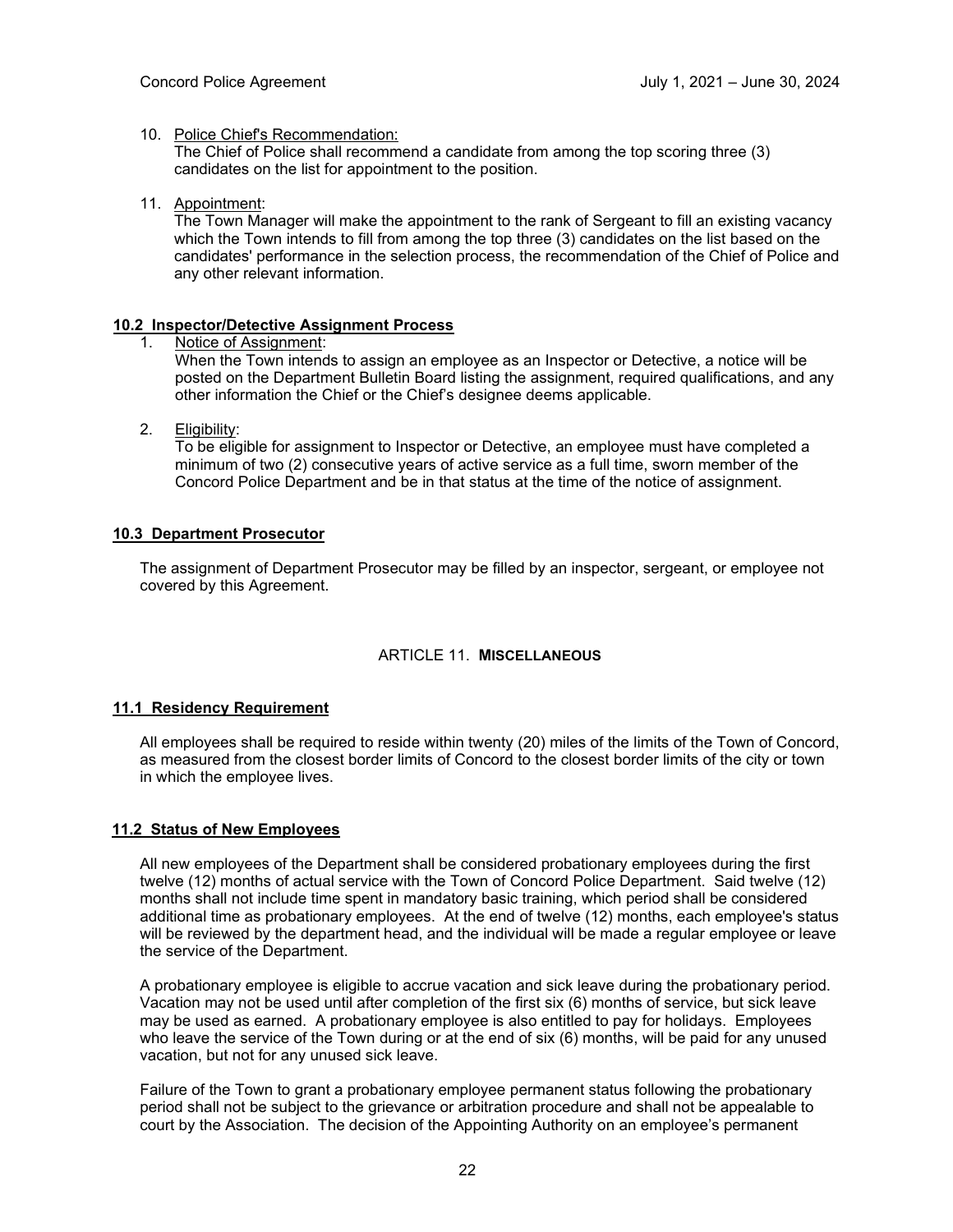status is the final decision. During the probationary period the probationary officer shall be an at-will employee.

In addition to statutory requirements, all new employees shall receive field training and shall also be exempt during the probationary period from the shift assignment bidding provisions of this agreement.

#### **11.3 Seniority**

Seniority shall be considered the length of an employee's continuous service in their current classification within the bargaining unit. The Chief shall establish a seniority list, which shall be brought up to date on or before January 31 of each year. Said list shall be posted at the station for a minimum period of 30 days.

#### **11.4 Outside Employment**

The parties will cooperate in adhering to the principle that outside employment or police paid details will not interfere with the performance of regular duties. The Chief shall have the final decision in approving the appropriateness of such employment.

#### **11.5 Employee Records**

Employees may review and copy the contents of their personnel file at reasonable times. The Town may require payment for copies requested beyond one per year.

#### **11.6 Departmental Rules and Regulations**

The Town shall establish, maintain, and provide a copy of the following documents to the shop steward:

- a. Department organization chart.
- b. Departmental Rules and Regulations.
- c. Departmental policies.
- d. Job Descriptions for Police Officer and Police Sergeant.

Job descriptions are for guideline purposes only and are not intended to be all-inclusive nor limiting to the functions to be performed for the efficient and effective operation of the Department.

#### **11.7 Mileage Expense**

The Town shall reimburse employees for the use of their private automobiles at the current Town rate in effect when such use is authorized in advance by the Chief for Department purposes.

#### **11.8 Public Safety Communication Center**

The Concord Police Association acknowledges the inherent management right of the Town of Concord to establish a public safety communication center to process police, fire, and other emergency communications, and to utilize both Association and non-Association personnel in the operations of the center, provided that such rights shall outline the staffing and operation of the center.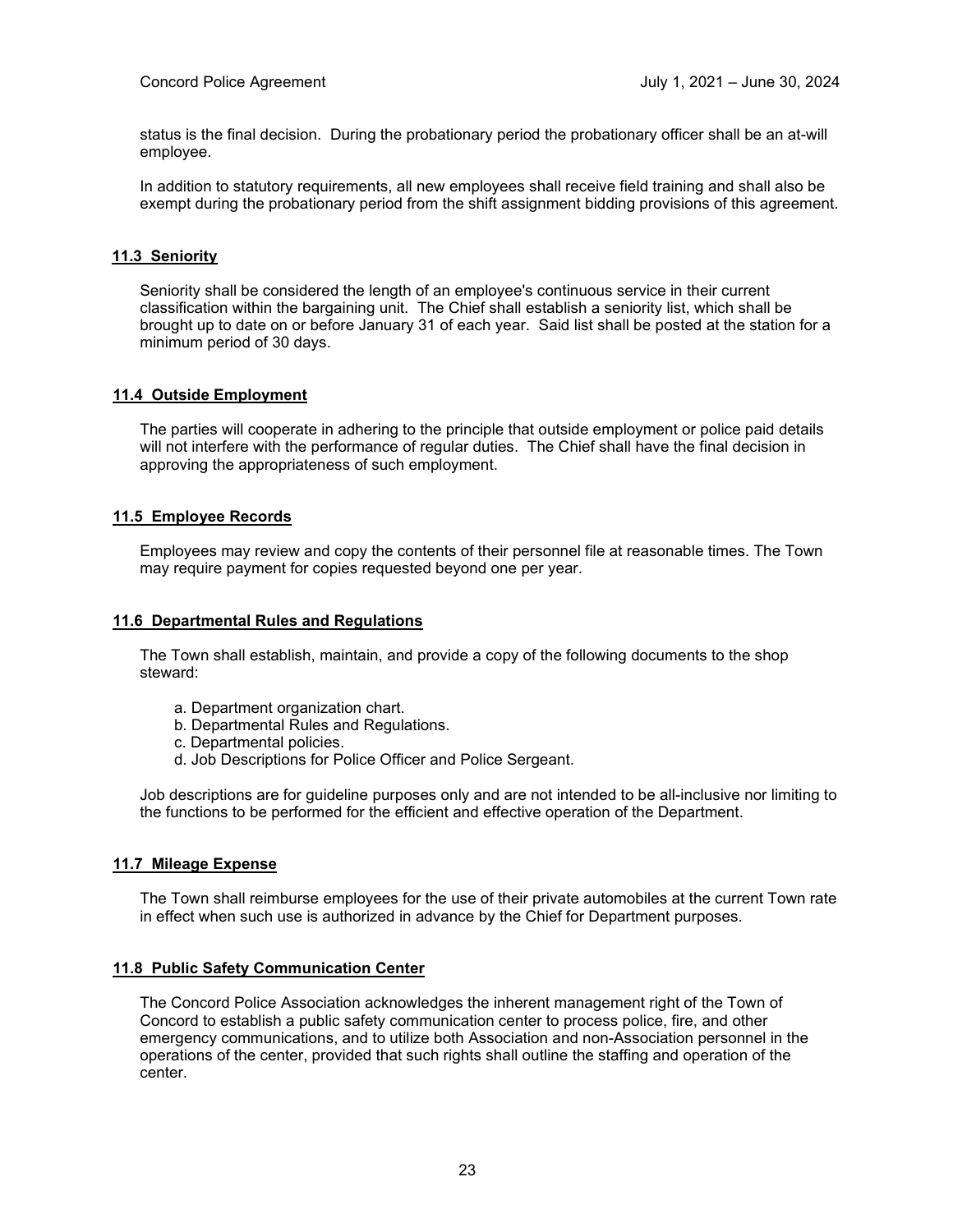#### **Concord Police Agreement**

July 1, 2021 - June 30, 2024

- $\mathbf{1}$ . The goal is to provide one (1) non-Association dispatcher (civilian) for complete 24-hour day, 7day a week coverage. The actual number will depend on Town Meeting appropriation.
- $\mathbf{2}$ Association members will be utilized as necessary to supplement the coverage of the civilians (i.e., second person); provide coverage for employee turnover; and provide coverage for any shift for which Town Meeting appropriations are not available to hire civilians.
- 3. A division commander or sergeant will be assigned direct supervisory responsibility for the center.

#### 11.9 Hepatitis Inoculation

The Town shall provide each employee with hepatitis B shots, at its sole expense, if such shots are not covered by the health insurance plan in which the employee is enrolled and the employee provides a note from a physician or the health plan that verifies the plan does not cover this service. Each emplovee hired on or after the execution date of this Agreement shall be provided said shots, at Town expense, as a condition of employment.

#### 11.10 Direct Deposit & Pay Statements

The Town may choose to require all employees to enroll in Direct Deposit of their pay. If the Town decides to implement this requirement, employees will be given at least 60 days written notice of its decision to do so. The Town may also choose to cease the provision of paper pay statements and instead provide employees with electronic access to such information.

The parties agree to end the practice of providing a separate paycheck or statement for detail pay.

#### **ARTICLE 12. TERMS OF AGREEMENT**

This Agreement shall be effective July 1, 2021 and shall remain in full force and effect until June 30, 2024.

On or after December 1, 2021, either party may notify the other of its desire to commence negotiations for the purpose of discussing a successor agreement to be effective on the termination of this Agreement, and the parties shall proceed forthwith to bargain collectively with respect thereto. During the period of negotiations for a successor agreement to be effective July 1, 2024, this agreement shall continue in force and effect after June 30, 2024 to the extent allowed by law, until a successor agreement is executed.

**Concord Police Agreement** IN WITNESS WHEREOF, this Agreement has been executed by:

FOR THE TOWN OF CONCORD:

Town Manager, Date

FOR THE CONCORD POLICE SSOCIATION<sup>,</sup>  $01/24/22$ 

Association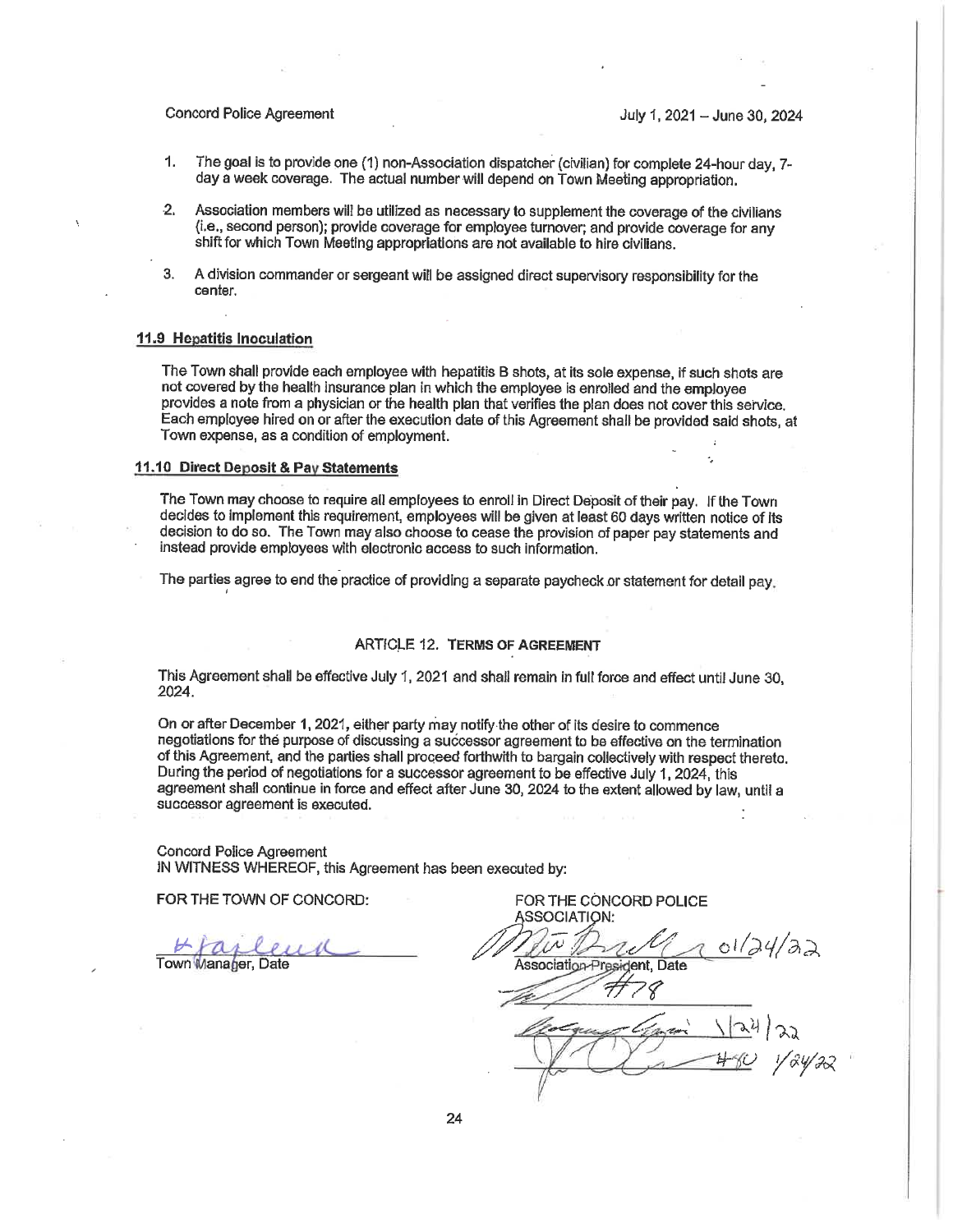## **APPENDIX A**

### PAYROLL DEDUCTION AUTHORIZATION – INITIATION FEE & DUES

Employee Name: (Please Print)

(Last, First, M.I.)

Location:

The undersigned hereby authorizes the Town to deduct from my wages an amount equal to (one initiation fee and the regular monthly dues) as certified to the Town by the Secretary-Treasurer of the Association or a duly authorized agent. This authorization may be revoked by me at any time by written request to the Town, or by written request by the Secretary-Treasurer of the Association to the Town's appropriate representative.

| Signature of Employee          |                |                 |       |  |
|--------------------------------|----------------|-----------------|-------|--|
| Home Address:                  | (Street)       |                 |       |  |
|                                | (City or Town) | (State)         | (Zip) |  |
| <b>Social Security Number:</b> |                |                 |       |  |
| Date Received by Town:         |                | Date Effective: |       |  |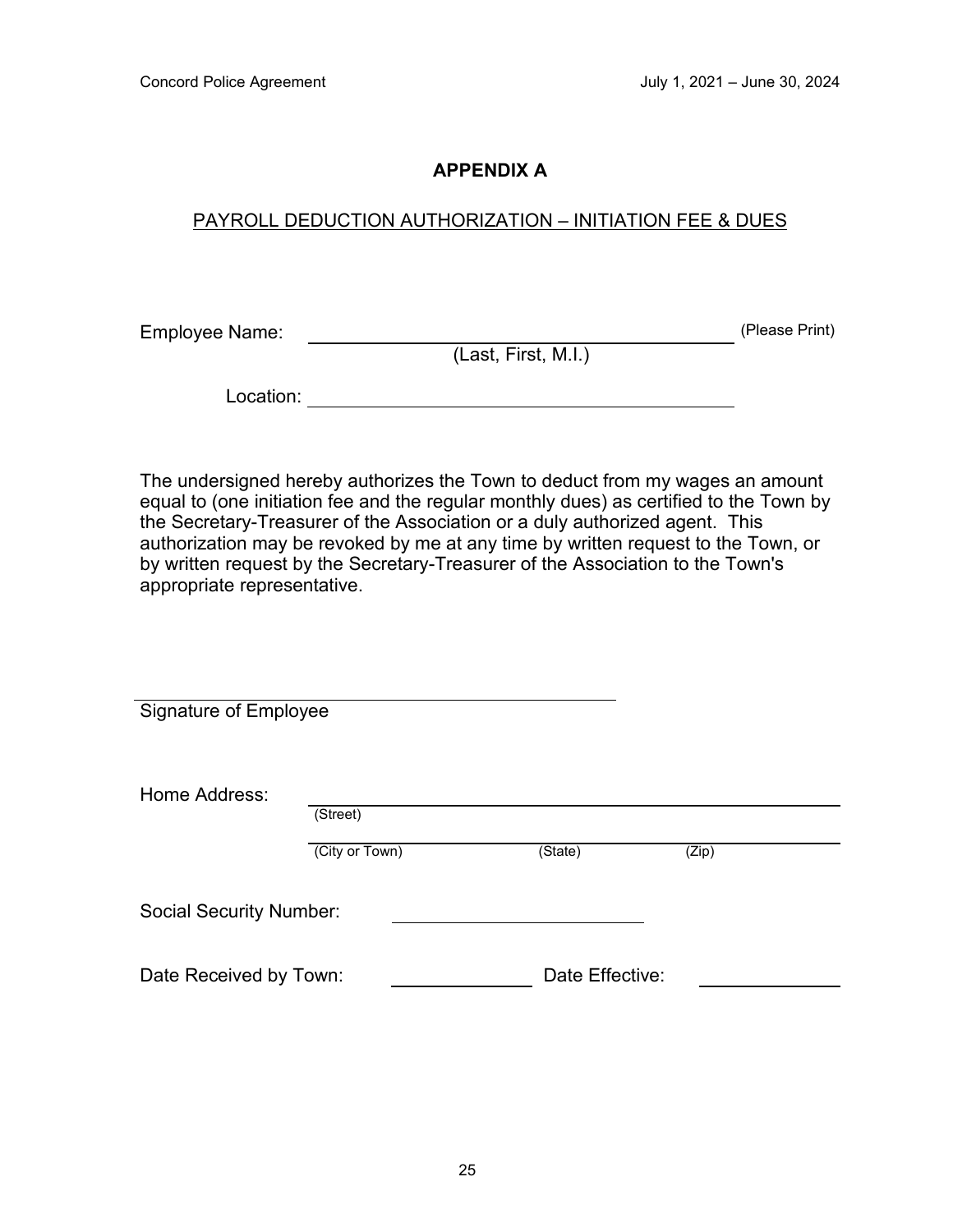## **APPENDIX B-1 to Police Association Agreement**

## Town of Concord **Police Unit Salary Schedule**

## Effective July 1, 2021 – June 30, 2022

| <b>Patrol Officer</b> | Annual<br>Hourly | $\Delta$<br>53,244<br>25,5000 | В<br>55,998<br>26.8190 | $\overline{C}$<br>59,163<br>28.3348 | <u>D</u><br>63,498<br>30.4109 | 66,669<br>31.9296 | 69,842<br>33.4492 | <u>G</u><br>71,239<br>34.1183 |
|-----------------------|------------------|-------------------------------|------------------------|-------------------------------------|-------------------------------|-------------------|-------------------|-------------------------------|
| <b>Sergeant</b>       | Annual           | 63.357                        | 66,644                 | 70,403                              | 75,562                        | 79,339            | 83,114            | 84,776                        |
|                       | Hourly           | 30.3434                       | 31.9176                | 33.7179                             | 36.1887                       | 37.9976           | 39.8056           | 40.6015                       |

| <b>Special Assignment</b>             | <b>Special Assignment Pay</b> |
|---------------------------------------|-------------------------------|
| <b>Composite Artist</b>               | \$2,163/year                  |
| K-9 Officer                           | \$2,163/year                  |
| Mechanic                              | \$2,163/year                  |
| Firearms Instructor                   | \$2,163/year                  |
| School Resources Officer              | \$2,163/year                  |
| Meter Officer                         | \$2,163/year                  |
| <b>Field Training Officer</b>         | \$2,163/year                  |
| <b>Firearms Licensing</b>             | \$2,163/year                  |
| Inspector/Detective<br>Safety Officer | \$7,652/year<br>\$7,652/year  |
| Sergeant – Detective Division         | \$3,813/year                  |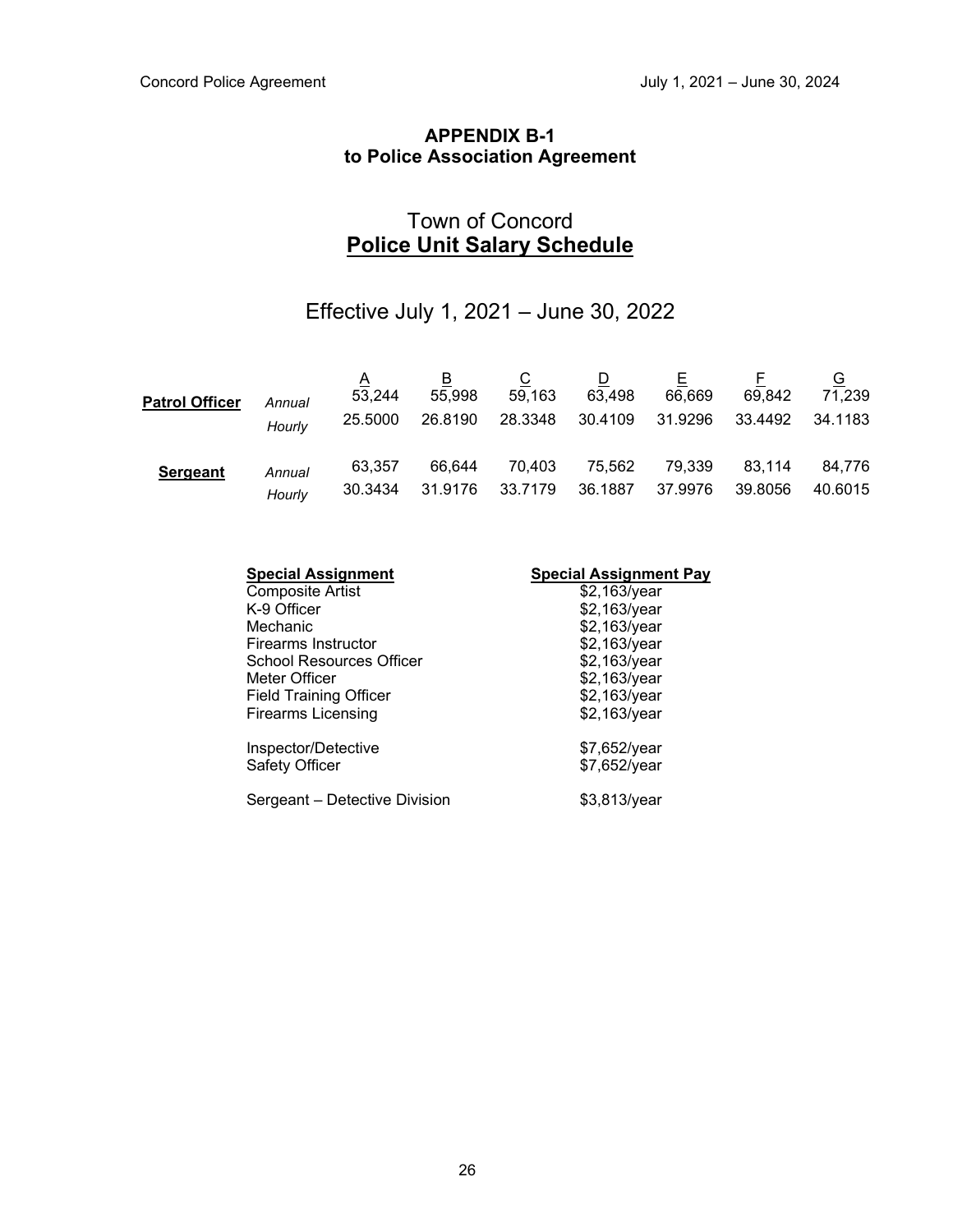## **APPENDIX B-2 to Police Association Agreement**

## Town of Concord **Police Unit Salary Schedule**

## Effective July 1, 2022 – June 30, 2023

| <b>Patrol Officer</b> | Annual<br>Hourly | $\Delta$<br>54,309<br>26.0101 | В<br>57,118<br>27.3554 | $\overline{C}$<br>60,346<br>28.9013 | $\Box$<br>64,768<br>31.0192 | 68,002<br>32.5680 | 71,239<br>34.1183 | <u>G</u><br>72,664<br>34.8008 |
|-----------------------|------------------|-------------------------------|------------------------|-------------------------------------|-----------------------------|-------------------|-------------------|-------------------------------|
| <b>Sergeant</b>       | Annual<br>Hourly | 64.624<br>30.9502             | 67.977<br>32.5560      | 71,811  77,073<br>34.3922           | 36.9124                     | 80,926<br>38.7577 | 84,776<br>40.6015 | 86,472<br>41.4138             |

| <b>Special Assignment</b>             | <b>Special Assignment Pay</b> |
|---------------------------------------|-------------------------------|
| <b>Composite Artist</b>               | \$2,163/year                  |
| K-9 Officer                           | \$2,163/year                  |
| Mechanic                              | \$2,163/year                  |
| Firearms Instructor                   | \$2,163/year                  |
| School Resources Officer              | \$2,163/year                  |
| Meter Officer                         | \$2,163/year                  |
| <b>Field Training Officer</b>         | \$2,163/year                  |
| <b>Firearms Licensing</b>             | \$2,163/year                  |
| Inspector/Detective<br>Safety Officer | \$7,652/year<br>\$7,652/year  |
| Sergeant - Detective Division         | \$3,813/year                  |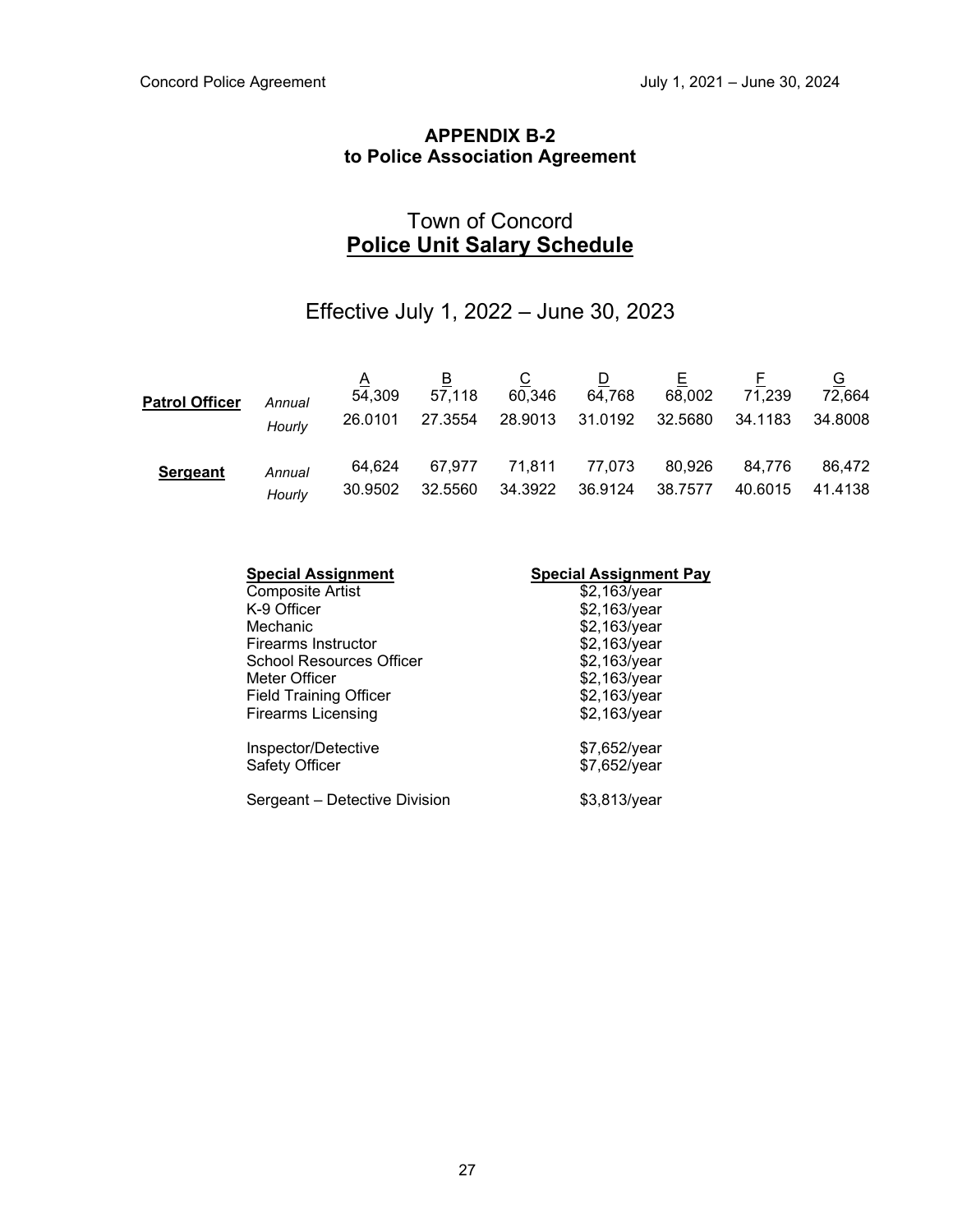## **APPENDIX B-3 to Police Association Agreement**

## Town of Concord **Police Unit Salary Schedule**

## Effective July 1, 2023 – June 30, 2024

| <b>Patrol Officer</b> | Annual<br>Hourly | A<br>55,395<br>26.5302 | B<br>58,260<br>27.9023 | $\overline{C}$<br>61,553<br>29.4794 | <u>D</u><br>66,063<br>31.6394 | 69,362<br>33.2193 | 72.664<br>34.8008 | <u>G</u><br>74.117<br>35.4966 |
|-----------------------|------------------|------------------------|------------------------|-------------------------------------|-------------------------------|-------------------|-------------------|-------------------------------|
| <b>Sergeant</b>       | Annual           | 65.916                 | 69,337                 | 73.247                              | 78,614                        | 82,545            | 86,472            | 88,201                        |
|                       | Hourly           | 31.5690                | 33.2074                | 35.0800                             | 37.6504                       | 39.5330           | 41.4138           | 42.2419                       |

| <b>Special Assignment</b>     | <b>Special Assignment Pay</b> |
|-------------------------------|-------------------------------|
| <b>Composite Artist</b>       | \$2,163/year                  |
| K-9 Officer                   | \$2,163/year                  |
| Mechanic                      | \$2,163/year                  |
| Firearms Instructor           | \$2,163/year                  |
| School Resources Officer      | \$2,163/year                  |
| Meter Officer                 | \$2,163/year                  |
| <b>Field Training Officer</b> | \$2,163/year                  |
| Firearms Licensing            | \$2,163/year                  |
| Inspector/Detective           | \$7,652/year                  |
| Safety Officer                | \$7,652/year                  |
| Sergeant - Detective Division | \$3,813/year                  |